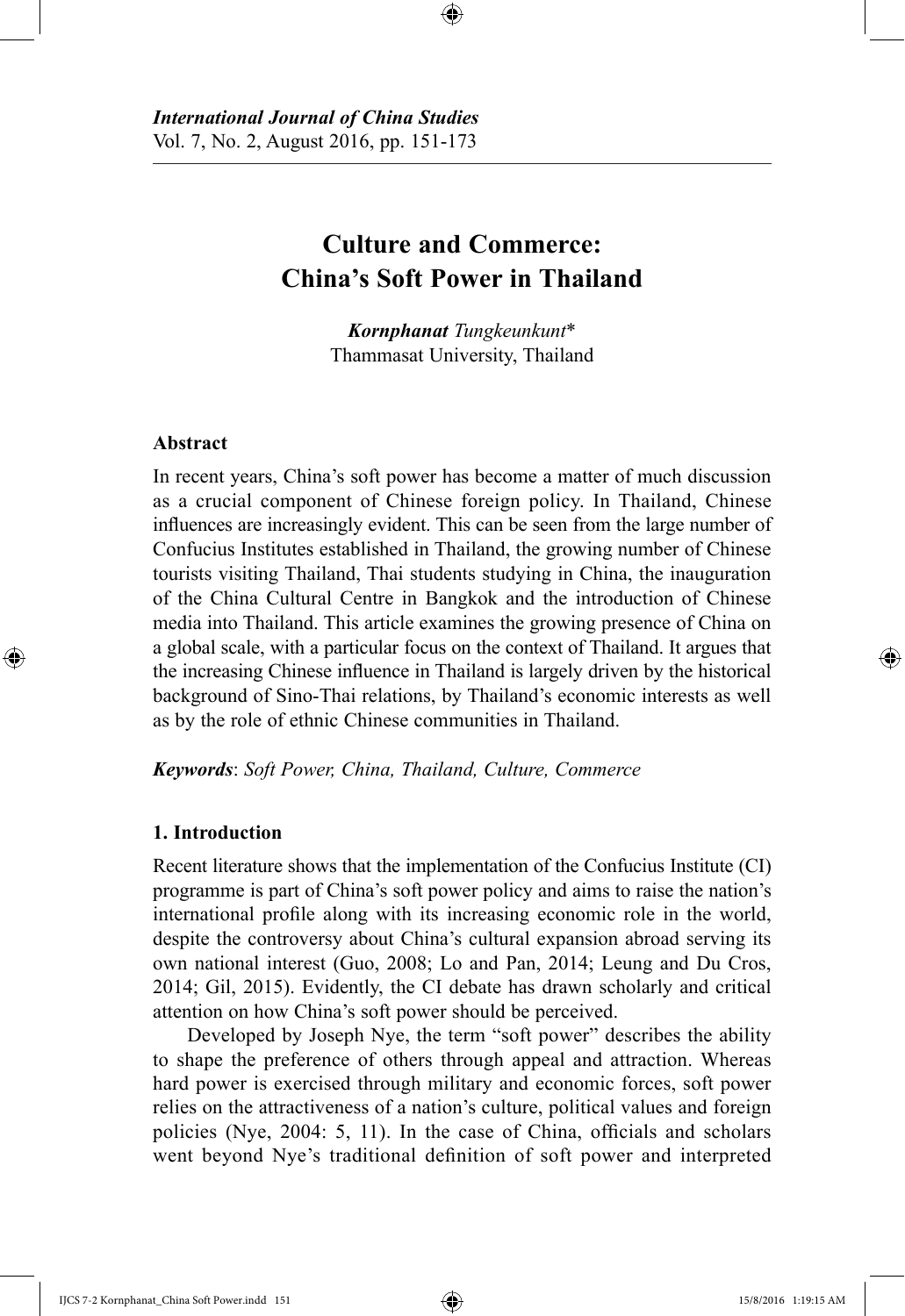the concept in their own, broader terms.<sup>1</sup> Kurlantzick (2007: 6) notes that Chinese soft power includes more coercive economic and diplomatic levers such as aid, investment and participation in multilateral organisations. Lai and Lu (2012: 30) broaden the term "soft power" to include multilateral diplomacy, economic diplomacy and "good neighbour" policy. In a speech given to members of the Chinese Communist Party (CCP), former President Hu Jintao and current President Xi Jinping highlighted several methods by which China could exert influence through soft power.<sup>2</sup> The concept of soft power proved highly popular among Chinese leaders, scholars and journalists, as can also be judged from its prevalence in Chinese media (Li, 2008: 287). It therefore played a crucial role in shaping China's international political strategy.

⊕

Despite the significance of this notion in the case of China, the context that either generates or hinders the growth of soft power is understudied. Ferguson (2003) noted that not all non-traditional forces, such as cultural and commercial goods, can influence world affairs. For instance, it does not make sense to say that children all over the Islamic world love the United States just because of American fast food and pop culture. In this sense, Li Mingjiang (2011: 1-18) challenges the received idea about how the resources of power are used: culture, ideology and values can be used for coercion, and military and economic strength can be used for attraction and appeal. In this light, the study of the economic, political, social and cultural context of a host country should be encouraged as a crucial step to better understanding and assessing China's soft power.

Drawing on empirical data including academic literature, official and media reports, and interviews with the people involved, this article examines the growing presence of China on a global scale, with a particular focus on the context of Thailand – an influential player in Southeast Asia and an ally of the United States – as a case study of Chinese diplomatic practices. The paper also argues that the increasing Chinese influence in Thailand is also driven by the historical background of close Sino-Thai relations, by Thailand's economic interests as well as by the role of ethnic Chinese communities in Thailand. In other words, the context of Thailand as a host country facilitates the existence and functioning of China's soft power. To detail the environment that enabled the considerable progress of China's soft power, this article begins with the historical canvas that shaped Sino-Thai relations. In a second stage, it examines the expansion of China's soft power due to non-governmental or people-to-people activities (e.g., tourism), and the increasing use of policy tools (such as education and media) for public diplomacy. Finally, it presents a few challenges and expressions of China's soft power in Thailand, strongly reflecting the role of Chinese governmental organisations and their ties with Thailand's ethnic Chinese communities.

IJCS 7-2 Kornphanat\_China Soft Power.indd 152 15/8/2016 1:19:15 AM

⊕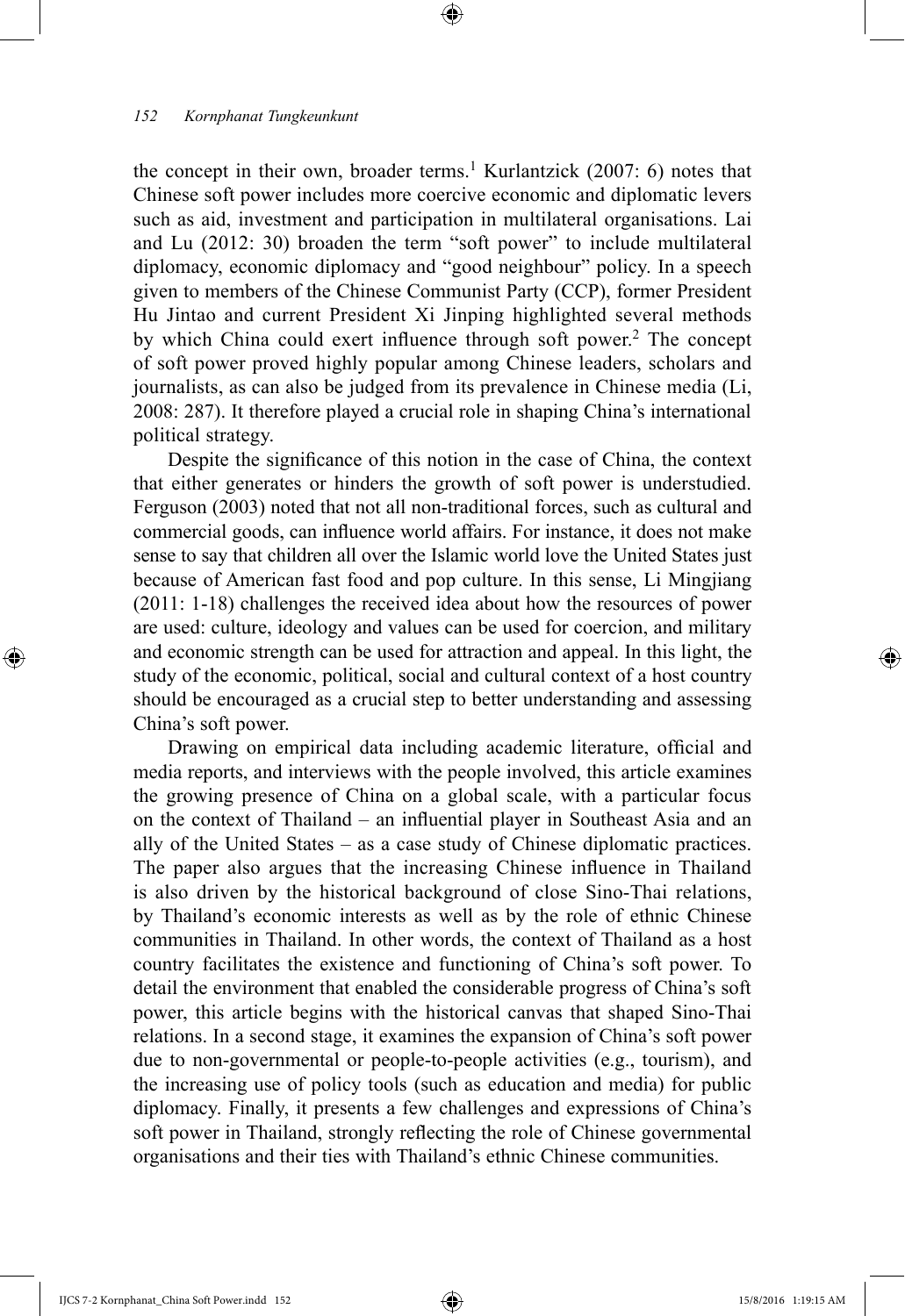# **2. From Alienation to Engagement: the Historical Background of Sino-Thai Relations**

⊕

China and Thailand have a long history of close economic and cultural ties. Since the fourteenth century or earlier, there has been evidence of Chinese settlements in Thailand. Traders, artisans and literati played a crucial role in the introduction of Chinese culture to Thai society, including Chinese pottery decoration, and the translation of classical Chinese literature. In the modern era, the tributary system inevitably collapsed and was replaced by modern diplomacy. After the last tribute to China in 1854, there were no formal diplomatic relations between the two countries until the Sino-Siamese Amity Treaty in 1946.

Despite the century-long vacuum of formal diplomatic framework, trade, migration and cultural exchange between the two countries still carried on. Due to its rapid economic development since the mid nineteenth century, Thailand required a considerable number of labourers for commercial trade, production and construction (Suehiro, 1989). This opportunity encouraged massive waves of Chinese immigration to Thailand. Since the late nineteenth century, Chinese immigrants spawned a sizable community and became the largest minority in Thailand. Undeniably, Chinese immigrants in Thailand have become dominant forces that shape Sino-Thai relations, a trend that is widely recognized by both Chinese and Thai officials and epitomized in the expression "China and Thailand are kith and kin" (*Zhong tai yi jia qin*).

Aware of the potential power and influence that China could exert on the region, Thailand repeatedly tried to avoid establishing diplomatic relations with China. It feared that the Chinese government would interfere in Thailand's internal affairs due to the huge number of Chinese residents in Thailand who had come to dominate Thailand's economy, especially during the growing sentiment of Chinese nationalism in the twentieth century (Chinvanno, 1992). After the Second World War, the Thai government finally decided to establish official diplomatic relations with China in January 1946, as the latter's position on the international stage had become that of a victorious nation.

However, after the establishment of the People's Republic of China (PRC) in 1949, the Thai government perceived the rise of Communism as a threat to national security. Thus, Thailand became aligned with the US and recognized the Republic of China (ROC) in Taiwan. The US believed that the most powerful weapon to spread communist ideology were overseas Chinese people residing in host countries. Considering the atmosphere of the Cold War and the fear of Communism in Thailand due to the presence of huge Chinese communities, the Thai government strived to control the ethnic Chinese as well as Chinese education and media in Thailand. Under the Phibun regime,

IJCS 7-2 Kornphanat\_China Soft Power.indd 153 15/8/2016 1:19:15 AM

⊕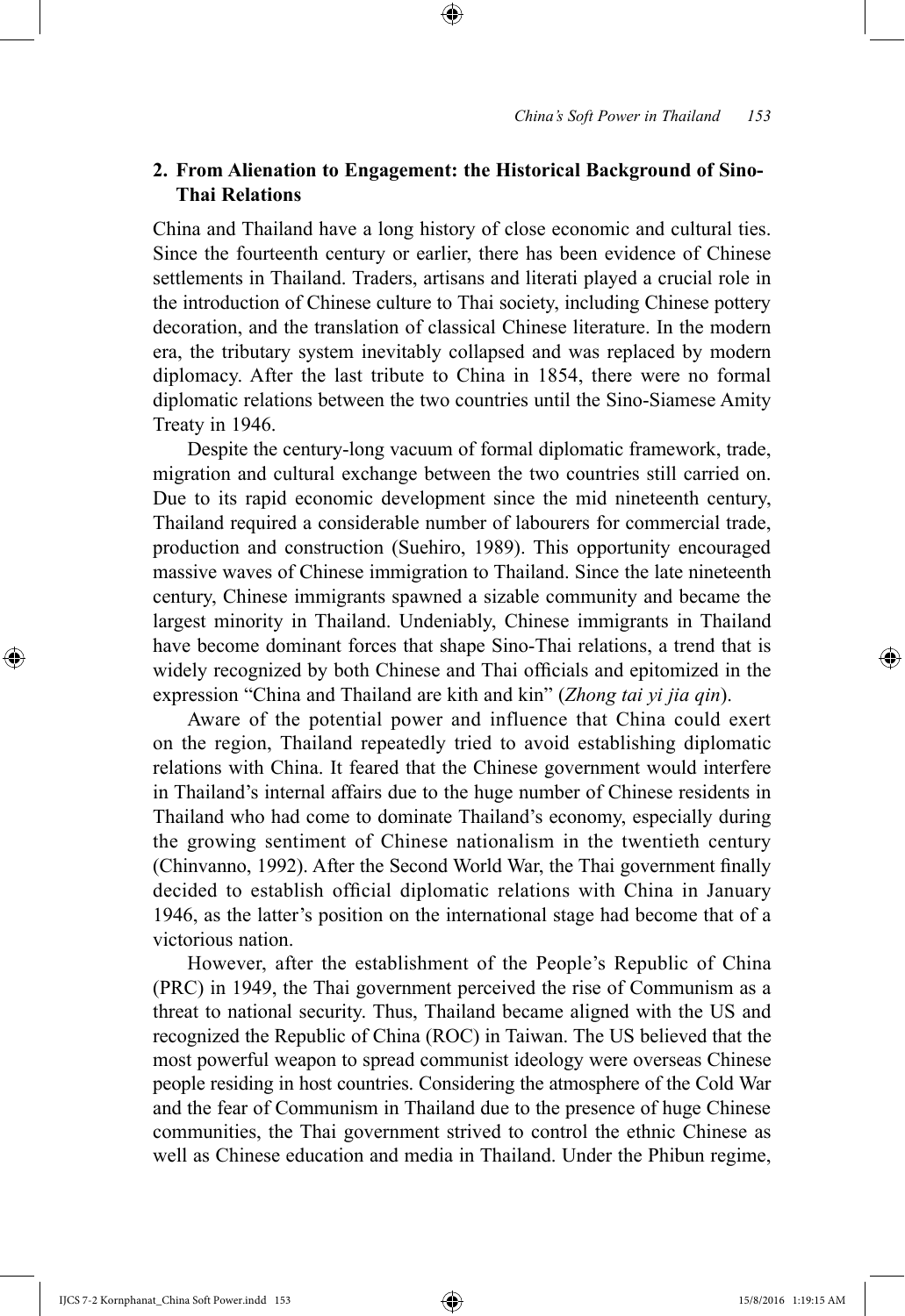Thailand publicly pursued anti-Communist policies. This led to the massive arrest of many Chinese leaders and newspapermen, while the total number of enrolments in Chinese schools in Thailand decreased considerably, as did the number of schools themselves (Skinner, 1958).

⊕

When Sarit Thanarat established the military absolutist regime in Thailand in 1958 after overthrowing the Phibun government in September 1957, the US-Thai relations reached a peak. The years of his dictatorship, as well as that of his associates and successors, can justifiably be called the "American Era" of modern Thai history (Anderson and Mendiones, 1985: 3). A number of other anti-communist policies were also implemented by the Thai military government,<sup>3</sup> with the generous financial and military support of the US. Trade and cultural exchanges with China were interrupted, since the Thai government decided to ban all trading with the PRC along with the import to Thailand of all cinematographic films and publications originating from the PRC.

As international relations stepped into a new phase, US foreign policies dramatically shifted. In 1969, Richard Nixon declared the Vietnamization Policy abandoning Vietnam to its own fate. This policy had tremendous impact on Thailand's attitude to Communist powers such as the PRC. At first, the Thai government fought against the Communist Party of Thailand, which was backed by the CCP. But given that Thailand and China shared the same concerns on Vietnam's affairs, Thailand was forced to adapt its foreign policy to that of the PRC. Forced by domestic and international constraints, the Thai government established diplomatic relations with the PRC in 1975 (Chinwanno, 2010).

Since the late 1970s, China and Thailand have forged a close and friendly relationship (Storey, 2011). Especially after the rise of China as a major world power and as the world's second largest economy, trade and investment in China has received special attention. Cultural and commercial exchanges have also been widely promoted in Thailand. H.R.H. Princess Maha Chakri Sirindhorn has paid numerous visits to China, both officially and privately. The Chinese government sent a pair of giant pandas as a gift of friendship to Thailand.

Normally, Thailand's foreign policy is to strike a balance between the US and the PRC. However, since the coup d'état in May 2014, Thailand has been ruled by a military junta, drawing widespread international criticism. The Thai junta government predictably leaned towards China in order to obtain Beijing's recognition of its legitimacy. This dependence has strengthened the alliance between Thailand and China in economic and security matters, especially in those where both authoritarian governments share the same perspectives. Significantly, year 2015 marked the 40th anniversary of Sino-Thai diplomatic relations, which saw the flourishing of closer ties between the two countries in many spheres, including military cooperation.

⊕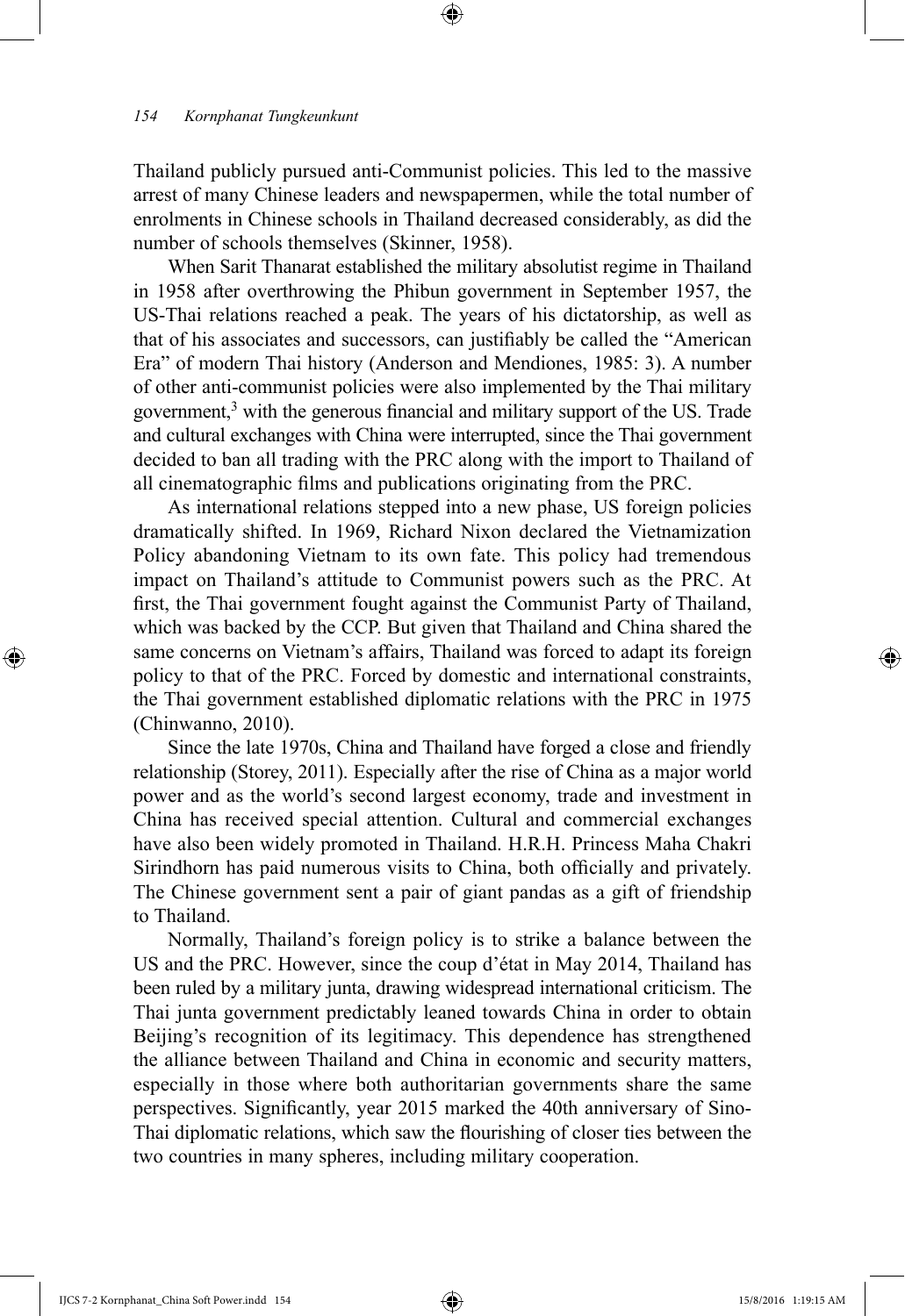## **3. Thai Tourism and the Clash of Cultures**

In recent years, tourism industry in Thailand has dramatically changed, and Chinese influence has become increasingly evident. Indeed, tourism is an outstanding part of non-governmental sources of China's soft power. Tourism is vigorously supported by the Thai government, as it is an important sector of the Thai economy, and the contribution of Chinese tourists to this sector has become increasingly prominent.

⊕

Thailand's reputation as the most popular tourist destination in Southeast Asia for Chinese tourists is largely due to the low-budget Chinese film "Lost in Thailand" (*Taijiong*), which unexpectedly broke China's box office record. "Lost in Thailand" tells the adventures of its Chinese protagonists and is set mostly in Chiang Mai – a city in northern Thailand. The film was released in China in mid-December 2012, and was in theatres until mid-January 2013. Unbelievably, it grossed around USD200 million at the Chinese box office, with more than 30 million Chinese viewers within only a month (*Zhongguo Wang*, 2013).

Thanks to the unprecedented popularity of "Lost in Thailand", an overwhelmingly larger number of Chinese tourists were motivated to visit Thailand, the top destinations being Bangkok and Chiang Mai, the two locations where the filming takes place (Bloomberg, 2013). Moreover, the expansion of direct flights from many Chinese cities to the main touristic destinations in Thailand has greatly facilitated travelling for Chinese tourists, in addition to the visa-on-arrival facilities, the short travelling distance, and a high value-for-money factor. Therefore, it is not surprising that Thai authorities should speak highly of the Chinese director of this groundbreaking work that has helped boost Thailand's tourism. Thai Prime Minister Yingluck Shinawatra received Xu Zheng, the director of this film, at the House of Parliament in March 2013.

From a broader perspective, the number of Chinese people travelling abroad has grown tremendously in recent years. Thanks to rising incomes, a less restrictive passport regime and softer spending limits, China is now the world's largest outbound tourist market (*The Economist*, 2013). In addition to sightseeing, shopping is the main focus of Chinese outbound trips. According to the United Nations World Tourism Organisation (UNWTO), Chinese tourists have overtaken the US and Germany as the world's biggest spenders on travel, spending a record USD102 billion on international tourism in 2012, a 40 per cent rise compared to USD73 billion in 2011 (CNN, 2013).

According to the Tourism Authority of Thailand (TAT), Thailand received 22.3 million overseas tourists in 2012. This figure included 2.7 million tourist arrivals from China, accounting for 12.1 per cent of the total. In 2013, the number of Chinese tourists visiting Thailand has reached 4.7 million,

IJCS 7-2 Kornphanat\_China Soft Power.indd 155 15/8/2016 1:19:15 AM

⊕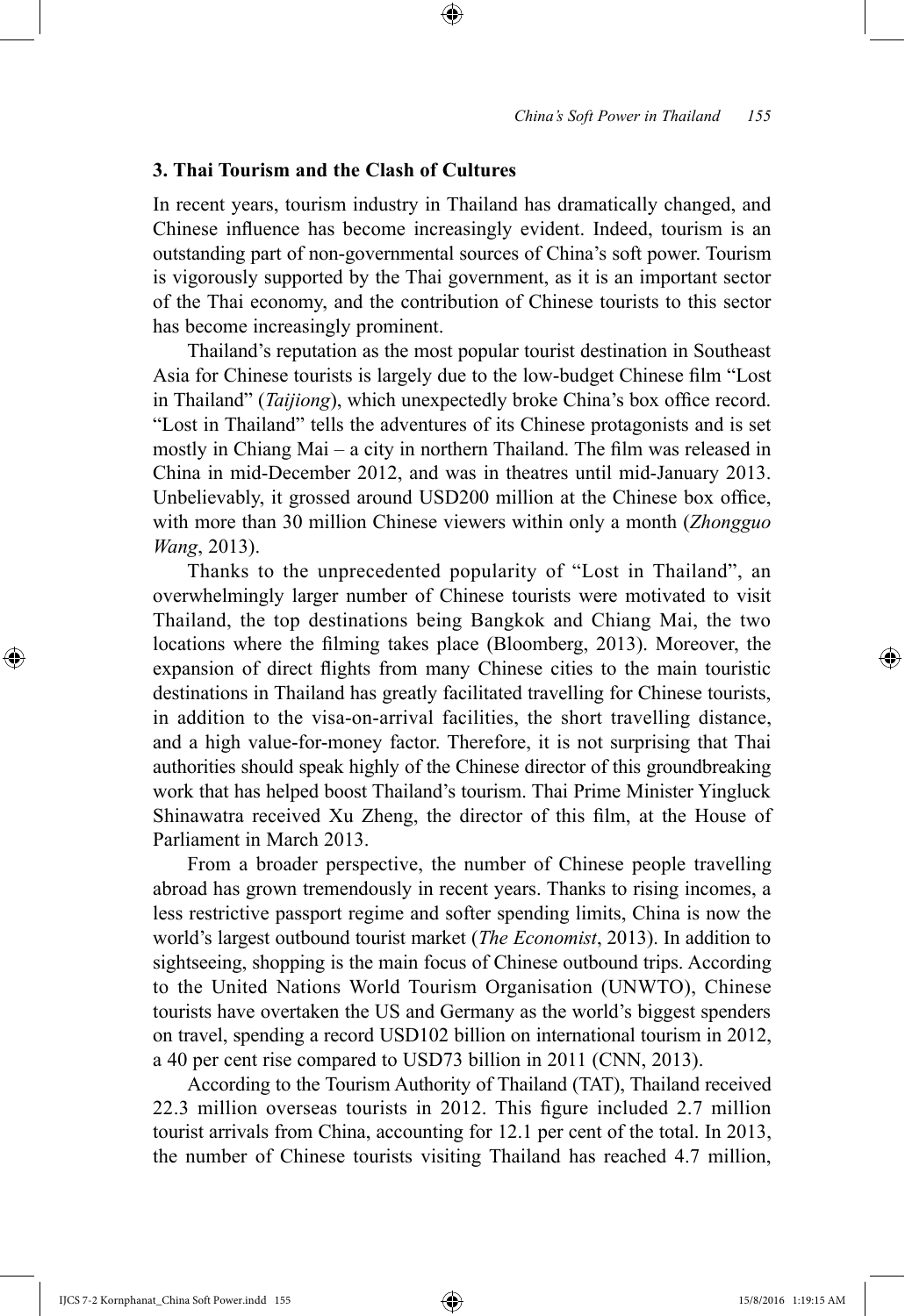

 $\textcircled{\scriptsize{+}}$ 

**Figure 1** Number of Foreign Tourists Visiting Thailand

⊕

accounting for 17.8 per cent of the total. Due to this impressive 68.8 per cent increase compared to 2012, China has replaced Malaysia as Thailand's main destination for overseas tourists (TAT, 2014). Since 2013, the number of Chinese tourists visiting Thailand have ranked among the highest, and so was the growth in numbers of Chinese tourists. By October 2015, 6.6 million Chinese tourists had already visited Thailand that year. By the end of 2015, it is estimated that the total number of Chinese tourists will reach 8 million (TAT, 2015).

Undoubtedly, activities and services in Thailand are largely shaped by the preference of Chinese tourists. During Chinese New Year, the TAT launched a series of campaigns targeted at Chinese tourists. With the support of the Ministry of Culture, it promoted "Happy New Year" activities in popular shopping areas in Bangkok. The premises were decorated in Chinese style by hanging red lanterns, Chinese food was sold, and Dragon and Lion dances were performed. In addition, the international airports of Thailand now incorporate more Chinese signs and offer services in Chinese to accommodate Chinese tourists. Moreover, King Power and Naraya – the favourite stores of Chinese tourists – prefer to hire shop assistants who can speak Chinese. Shopkeepers in the Weekend Market now usually speak basic Chinese in addition to English.

Nevertheless, the growing presence of Chinese tourists does not necessarily have a positive impact; it can also cause negative impressions. In spite of the economic advantages, the arrival of Chinese tourists brings "culture shock" to some local residents, especially in Chiang Mai, a large city yet long known for its tranquillity. It is reported that the blockbuster success of "Lost in Thailand" brought a sudden influx of Chinese tourists, whose

Source: TAT, 2015.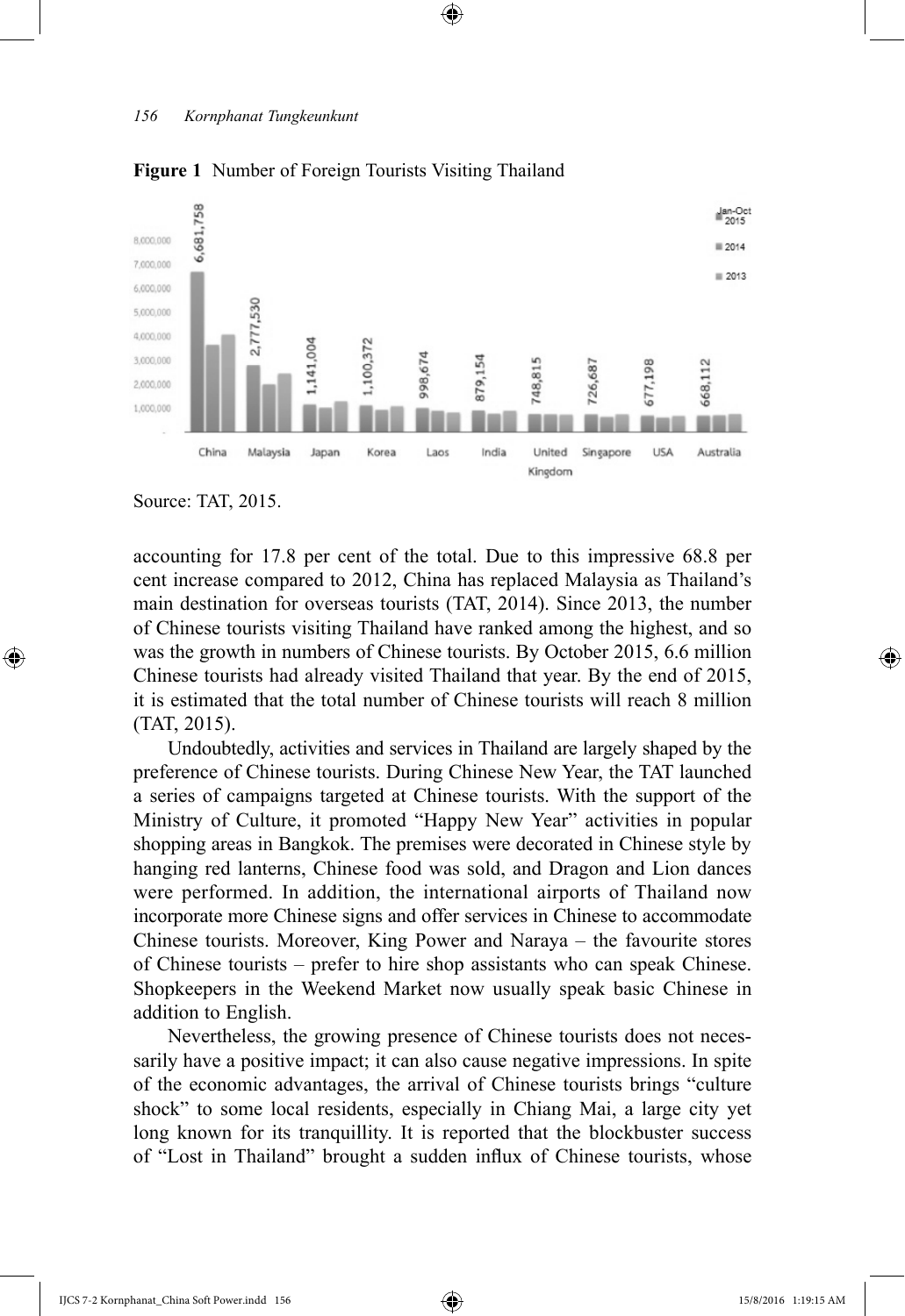behaviour caused Chiang Mai residents to complain. While many people working in the tourism industry are delighted by the influx, 80 per cent of 2,200 Chiang Mai residents polled by Chiang Mai University said that they were highly displeased with Chinese behaviour (*Chiang Mai CityNews*, 2014). The survey and numerous comments on social media blamed Chinese tourists for committing offensive acts, including littering, spitting, queue-jumping, flouting traffic laws when driving, riding bicycles, or parking their cars, and relieving themselves in public areas. Some restaurant owners complained about their Chinese customers filling up doggy bags at buffets.

⊕

The rising anti-Chinese sentiments in Chiang Mai can be seen in radical Facebook pages that circulate reports of inappropriate behaviours of Chinese tourists. These pages show that in Chiang Mai University, a travel hotspot for Chinese tourists, known for its beautiful scenery and free entrance,<sup>4</sup> Chinese visitors flooded the premises, disturbed lectures and student activities, and camped overnight on campus. It is reported that Chinese tourists dressed up in the university uniform were arrested for violating university regulations that prohibit non-students from wearing it (*Bangkok Post*, 2014). In response to the controversial issue of whether Chinese tourists should be allowed on campus, Chiang Mai University decided to capitalise on them by charging visiting fees to reduce the amount of foreigners visiting the institution. Visitors must also take designated tram tours, and are admitted to only certain parts of the university.

Following another sensational report about the inappropriate behaviour of Chinese tourists, the latter were banned from entering Wat Rai Khun, a magnificent white temple located in Chiang Rai, northern Thailand. The report claimed that some Chinese tourists were unable to use toilets appropriately. The ban was ordered by angered temple founder and Thai National Artist Mr. Chalermchai Kositpipat. Half a day later, he cancelled the ban and allowed Chinese tourists into the temple, but on the condition that their tour guides would clean the toilets if Chinese tourists were to make them dirty (*Bangkok Post*, 2015).

While the misbehaviours of Chinese tourists are widely discussed and deplored in Thai social media, a public intellectual based in Chiang Mai, Nithi Eiwsriwong, noted the passive silence by which local Thais reacted to such scenes. Nithi Eiwsriwong questioned why locals do not immediately intervene and ask Chinese tourists to refrain from offensive acts instead of talking behind their backs. He further explained that Thai people are more likely to opt for gossip rather than face-to-face communications to put pressure on anyone who breaks the social order. This mentality, however, only works within a small community but fails to apply to modern society, especially to temporary visitors. Visitors may leave Thailand before they become aware of gossip, or worse, when gossip turns into radical social pressure that

IJCS 7-2 Kornphanat\_China Soft Power.indd 157 15/8/2016 1:19:15 AM

⊕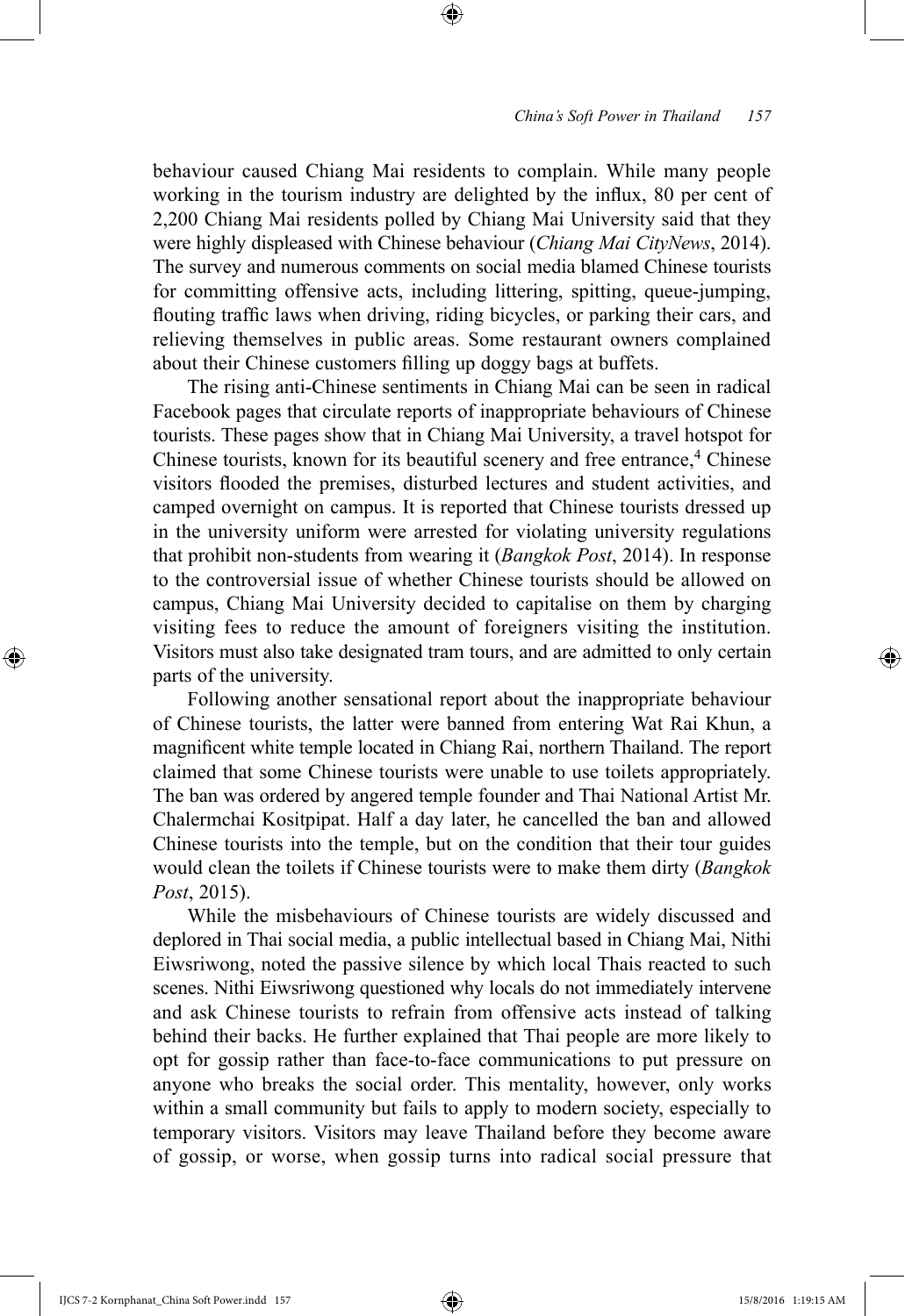makes tourists uncomfortable and afraid of ever returning to Thailand again (Eiwsriwong, 2014).

⊕

The poor reputation of Chinese tourists abroad has also drawn the attention of Chinese authorities. Chinese Vice Premier Wang Yang criticized the "uncivilized behaviour" of his fellow citizens, and stressed the need for better behaviour when travelling so as to protect China's image abroad. Also, the China National Tourism Administration (CNTA) issued new guidelines of travel etiquette and international practices for tourists, with helpful illustrations. This move confirms that the policies of the Chinese government aim to improve its people's capacity to learn from international experiences.

## **4. Chinese Language Education and Culture: the Growing of Confucius Institutes and the Establishment of China Cultural Centre**

While tourism is merely what could be called the non-governmental or "people-to-people" side of China's growing presence in Thailand, the Chinese government also attempts to expand its cultural influence across Southeast Asia by using policy tools of its public diplomacy. In this respect, Chinese education is significant, as it is an aspect where Thailand desperately needs assistance from China.

The Chinese government has made a clear and calculated move to develop Chinese education in Thailand. In 2004, representatives from the Chinese and Thai Ministries of Education (MOE) began to discuss the revision of cooperation framework between the two countries. In 2005, the Thai Minister of Education, accompanied by the Permanent Secretary, visited the China National Office for teaching Chinese as a foreign language or Hanban, an institution affiliated to the Chinese MOE. Both parties further negotiated the cooperation framework to promote the learning and teaching of Chinese language in Thailand.

Thailand also recognized the indispensable role of Hanban in the development of Chinese learning and teaching in Thailand. In 2006, the Thai MOE and Hanban signed a cooperation framework for the development of Chinese language teaching and learning in Thai higher education institutions in Bangkok. This framework stated that Hanban would help Thailand develop Chinese curriculum and Chinese language textbooks as well as E-learning materials to be used by Thai schools, and would increase the number of volunteer Chinese teachers sent to Thai schools to 500 a year starting from 2006 (Bureau of International Cooperation, n.d.).

Following the Framework of Cooperation in 2006, China and Thailand concluded an Agreement on Educational Cooperation between the MOE of the two countries in Beijing in 2009. This agreement, witnessed by the Chinese

IJCS 7-2 Kornphanat\_China Soft Power.indd 158 15/8/2016 1:19:15 AM

⊕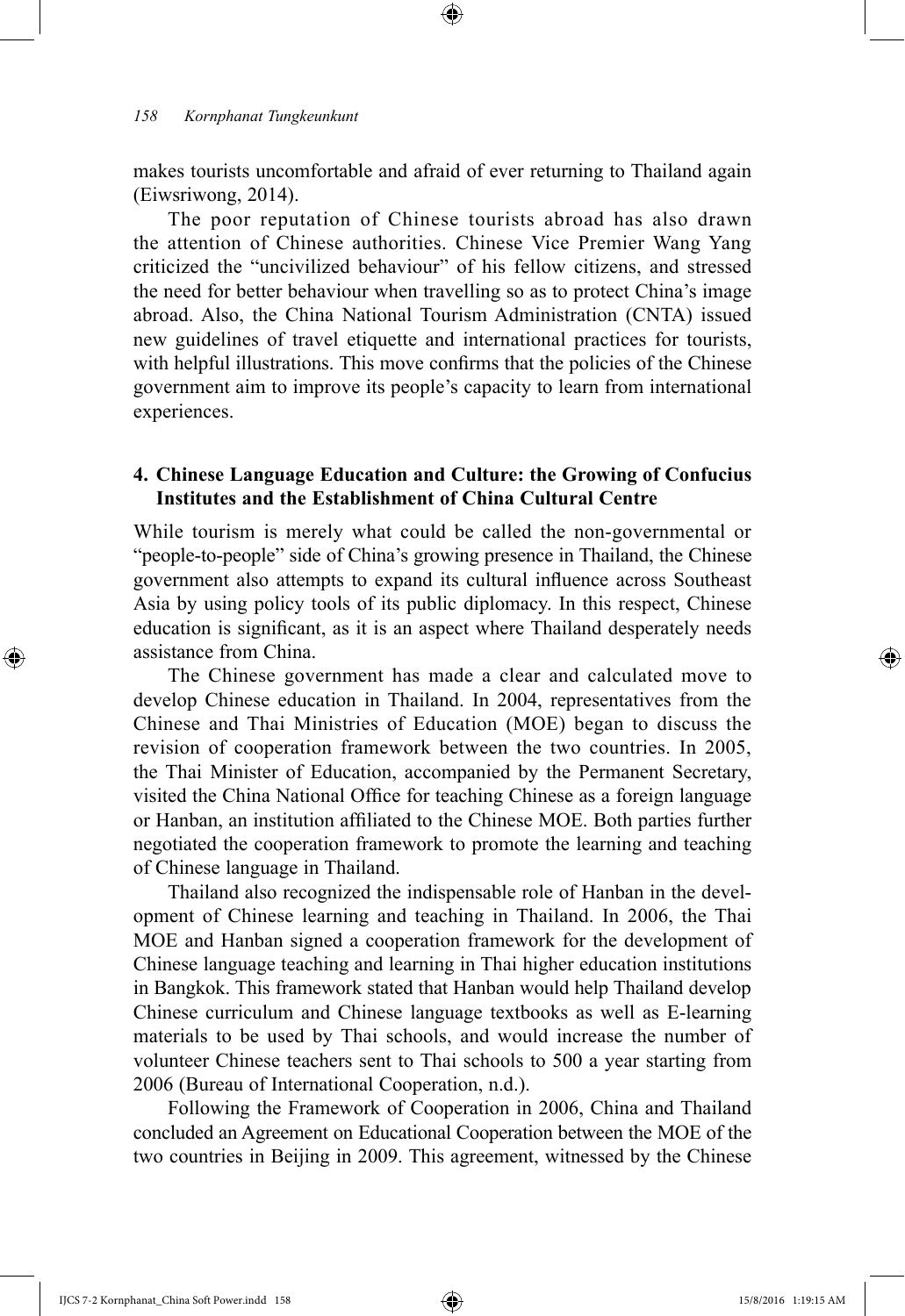Premier and the Thai Prime Minister, aimed to enhance the friendly bilateral relations between the two countries in the field of education (OHEC, 2010: 115-118).

⊕

Moreover, Thailand's Office of the Higher Education Commission (OHEC) addressed the need for assistance in the field of Chinese education during the meeting with Hanban in May 2010. It was reported during the meeting that there were 615,270 students learning Chinese in Thailand, including 532,795 students at primary and secondary education levels, 56,365 students at vocational education level, and 26,110 at tertiary education level. The report strongly confirmed the increasing demand for Chinese language learning among Thai students, the problem of the shortage of qualified Chinese language lecturers in Thailand, and the need to develop multi-media for Chinese language teaching and learning made available to a larger number of Thai learners of Chinese language. In this regard, the OHEC considered it was necessary to seek academic cooperation and asked Hanban to send Chinese experts to develop multi-media teaching and learning, testing methods for the evaluation of the linguistic competency of Thai teachers teaching Chinese language, and to provide scholarships and training to Thai teachers of Chinese language through further studies in China or through the participation in short-term training courses (OHEC, 2010: 175-179).

A decade later, it is unsurprising that Thailand is now home to 13 Confucius Institutes (CIs) and 11 Confucius classrooms (CCs), $5$  both affiliated to state-run institutions (except for the more recent one, Maritime Silk Road CI). Thailand welcomes more than 8,000 Chinese volunteers, more than any other country in Southeast Asia. The CI project, initiated by Hanban, is introduced as a non-profit educational institution devoted to providing scope for people all over the world to learn Chinese language and culture, and as a platform for cultural exchanges between China and the world (Hanban, 2015a). These objectives are in accordance with the values that the Chinese government claims to stand for in its peaceful rise.

As a Hanban programme, the CIs are established as joint ventures between Chinese partner institutions and local institutions. Thailand's first CI was established in 2006, receiving its initial operating funds of USD100,000 from Hanban. The local Thai university was responsible for premises, relevant equipment and facilities. Each CI has a joint committee, whose directors come from both countries: one Thai and one Chinese. The Chinese director and instructors, recommended by a Chinese partner university, are appointed and paid by Hanban with two/four-year tenure. Chinese volunteers, though appointed by Hanban, receive no salary but instead are granted a living allowance with one-year tenure on average. Textbooks used in CIs are also imported by Hanban, and are strong conveyors of Chinese culture. Therefore, the funding, personnel and curriculum of the CI are controlled by Hanban.

⊕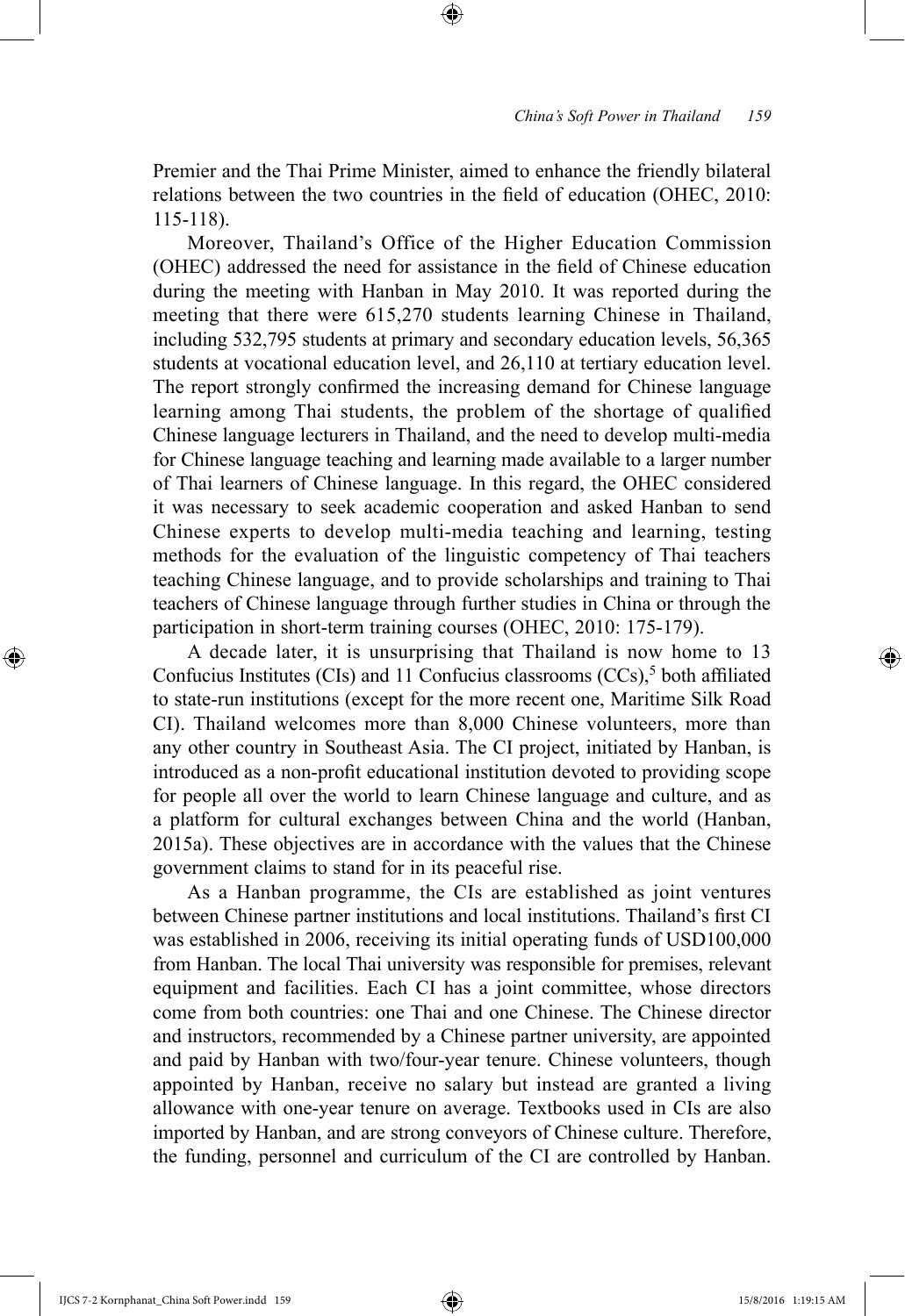Nevertheless, host universities also need to self-finance their CI programme in addition to Hanban's financial support.

 $\bigoplus$ 

In order to apply for annual funding from the Chinese government, CIs need to draw up executable plans for annual projects and budget proposals, summarizing the efficacy reports of annual projects and final financial accounts, and submit them to Hanban for examination and approval (Hanban, 2015b). Although each institute has the freedom to design its own programme, most activities organised by CIs must conform to Hanban's objectives in order to secure financial support. Therefore, despite

**Table 1** Lists of CIs in Thailand in 2015

| Local Thai University                           | Chinese Partner University                                    |
|-------------------------------------------------|---------------------------------------------------------------|
| <b>Bangkok Metropolis</b>                       |                                                               |
| Chulalongkorn University                        | Peking University                                             |
| Bansomdej Chaopraya Rajabhat<br>University      | Tianjin Normal University                                     |
| Suan Dusit Rajabhat University at<br>Suphanburi | Guangxi University                                            |
| Kasetsart University                            | Huaqiao University                                            |
| Maritime Silk Road CI*                          |                                                               |
| (located at the premises of Dhurakij            | Tianjin Normal University                                     |
| Pundit university)                              |                                                               |
| <b>Eastern Thailand</b>                         |                                                               |
| Burapha University                              | Wenzhou Medical College and<br>Wenzhou University             |
| <b>Northeastern Thailand</b>                    |                                                               |
| Khon Kaen University                            | Southwest University (Xinan Daxue)                            |
| Mahasarakham University                         | Guangxi University for Nationalities<br>(Guangxi Minzu Daxue) |
| <b>Northern Thailand</b>                        |                                                               |
| Mae Fah Luang University                        | Xiamen University                                             |
| Chiang Mai University                           | Yunnan Normal University                                      |
| <b>Southern Thailand</b>                        |                                                               |
| Prince of Songkla University                    | Guangxi Normal University                                     |
| Prince of Songkla University at Phuket          | Shanghai University                                           |
| <b>Betong Municipality</b>                      | Chongqing University                                          |

Note: \* Established in 2015. Source: OHEC, 2010: 205-213.

IJCS 7-2 Kornphanat\_China Soft Power.indd 160 15/8/2016 1:19:15 AM

⊕

↔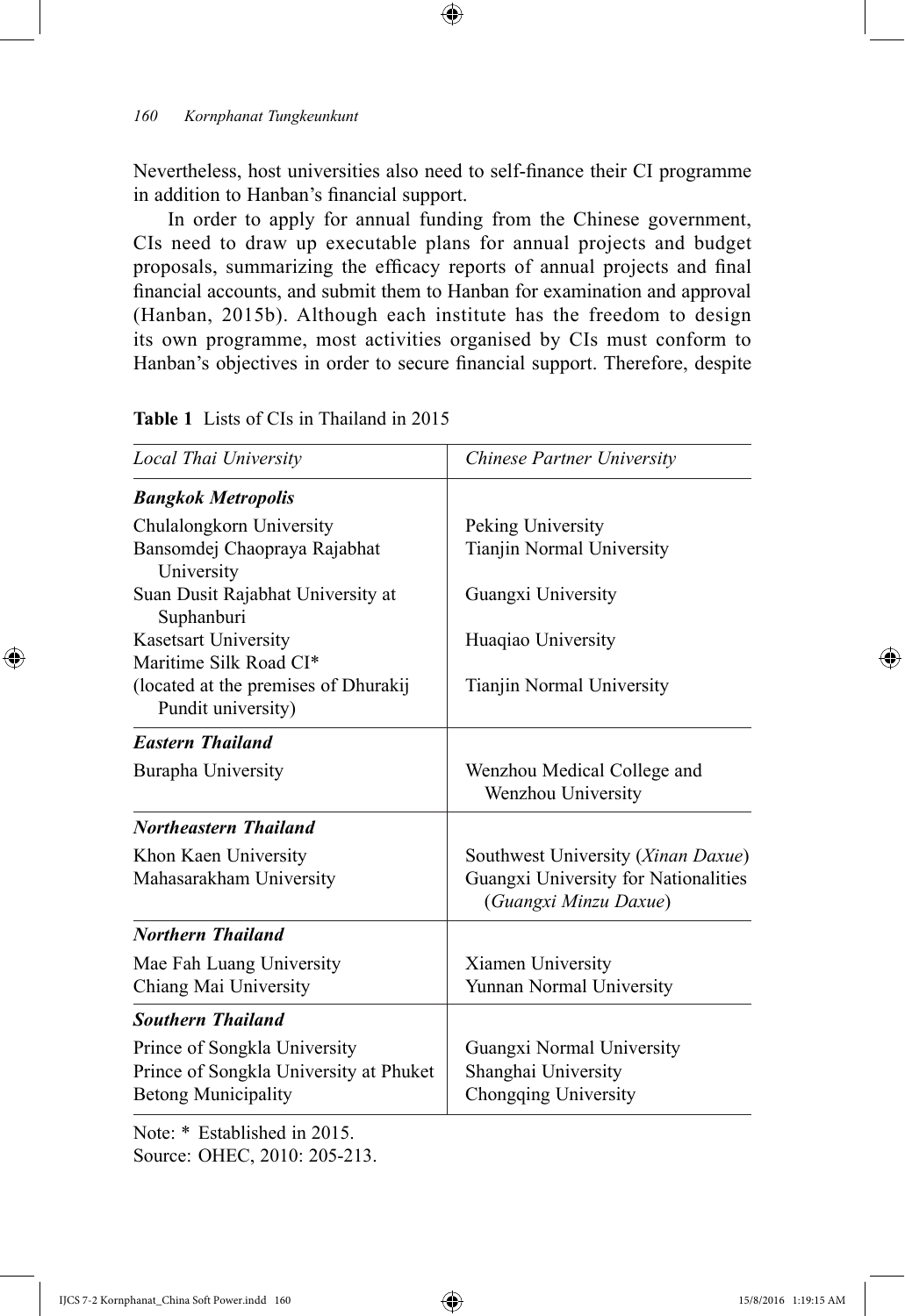the large number of CIs in Thailand, their activities, aimed at promoting Chinese language and culture, include, for example, Chinese culture Open House, Chinese music/dancing performances, training courses on Chinese calligraphy, and talks on Chinese language and culture. Unfortunately, research is not a top priority of CIs in Thailand.

⊕

Scholarships are part of the CIs' appeal. Each year, a great number of Thai students apply for scholarships to the China Scholarship Council (CSC) via Thailand's CIs in order to study in China. According to the 2010–2011 annual report of the Chinese MOE, Thailand ranked fourth among countries sending students to China after Korea, the United States, and Japan (China Association for International Education, 2014). Moreover, the Chinese government awards grants to 200 Thai officials and school principals for classroom observation and cultural visits to China every year.

Thailand is not the only country to receive Chinese assistance in the development of Chinese language learning and teaching. Indeed, this practice is now global. There are currently more than 400 CIs and 600 CCs in over 100 countries. Unlike other cultural organisations subsidised by their governments, such as Britain's British Council, Germany's Goethe Institut, and France's L'Alliance Française, which operate independently and in their own premises, CIs operate within established local institutions, arguably perceived as the reflection of China in overseas education. The role of the CI, especially in the US, has engendered considerable debates among scholars. Marshall Sahlins, an anthropologist at University of Chicago, argues that the mission of CIs involves the promotion of the political influence of the Chinese government, as guided by the propaganda apparatus of the party-state (Sahlins, 2013). According to Sahlins (2014), it is a threat to the principles of academic freedom and integrity that underlie the system of higher education, including the recruitment and control of academic staff, the choice of curriculum, and the freedom of speech. In response to Sahlins's critique, Edward A. McCord, CI director at George Washington University, denied such claims and contended that the CI, though supported by Hanban, remains independent in operation and management (McCord, 2014). Nevertheless, the American Association of University Professors (AAUP) cites Sahlins's article and joins the Canadian Association of University Teachers (CAUT) in recommending that universities cease their involvement in CIs unless they can ensure that Hanban will not interfere with core academic values (AAUP, 2014). So far, a few universities have ceased their collaboration with CIs, such as McMaster University in Canada, the University of Lyon in France, University of Chicago in the US, and Stockholm University in Sweden (*South China Morning Post*, 2015b).

Apart from this controversy, scholarship also addressed the role of CIs in the exertion of soft power in particular countries/regions, showing the

IJCS 7-2 Kornphanat\_China Soft Power.indd 161 15/8/2016 1:19:15 AM

⊕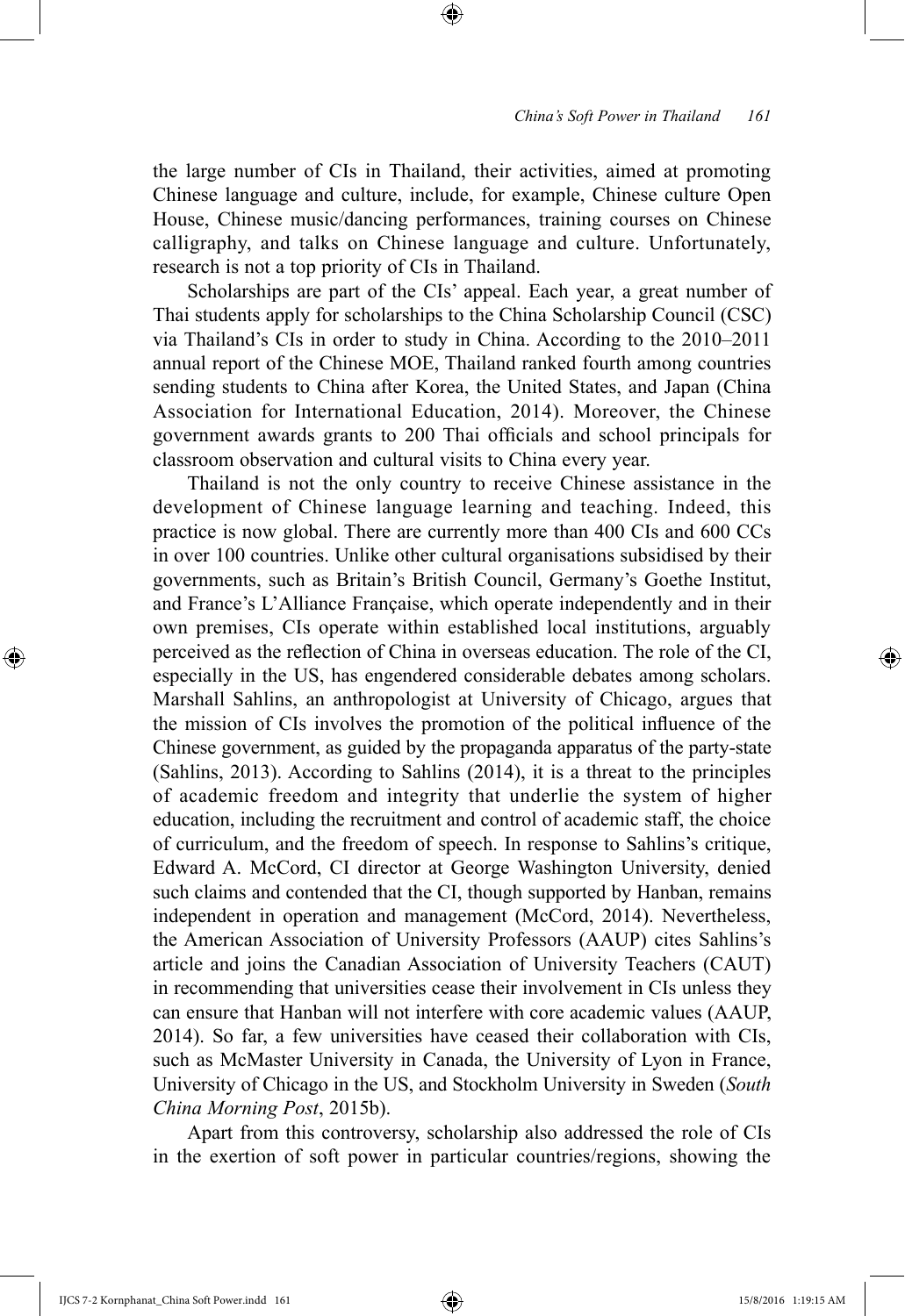complexities of how CIs were operated and perceived.<sup>6</sup> In Thailand, the development of CIs is in direct relation to Chinese education in general. First, because of the pro-assimilation policies implemented by the Thai government over several decades, Chinese education in Thailand was completely interrupted and had become defunct in the 1950s (Skinner, 1957). Tejapira (1997) argues that after May 1992, when Thai political culture led to a more pluralistic and democratic society, this new environment gave rise to the "renaissance of Chinese cultural awareness" among the Thai-Chinese population, as many were keen to learn about their ancestors' language and culture and regained their ethnic consciousness. Publications on Chinese culture became best-sellers, and novels on the life of the ethnic Chinese in Thailand were adapted into popular television series.

⊕

In addition to this new cultural awareness, Chinese language learning was also encouraged by the rise of China as a major world power and as the world's second-largest economy. This phenomenon has encouraged the study of Chinese language, and Chinese speakers are urgently required to meet the increasing demand engendered by trade between China and Thailand. The support to Chinese education received from China through Hanban and the CI programme is therefore timely, and an excellent option for Thailand in the pursuit of Chinese teaching and learning.

Moreover, according to Nguyen (2014), the activities of CIs in the Mekong region play an important role in connecting China and overseas Chinese communities in the region. In Thailand, the growing numbers of CIs are strongly facilitated by the enthusiastic response of the ethnic Chinese communities, one of the largest overseas Chinese communities in Southeast Asia. The fact that the Maritime Silk Road  $CI -$  the first of this kind in the world – was launched in Thailand can be attributed to the active role of Chao Khun Thongchai, a reverend abbot from the Buddhist temple of Wat Trai Mit in the heart of Bangkok's Chinatown. Chao Khun Thongchai is also a wellknown patron of the Romchatra Foundation, whose aims are to encourage, develop and promote education in Thailand. According to Dr. Wasana Lertsin, the Foundation Secretary, prior to the Maritime Silk Road CI Chao Khun Thongchai sponsored the establishment of the first global Confucius classroom at Wat Tri Mit School in 2006. A passionate advocate of Chinese education, Chao Khun Tongchai therefore gained public support from both the local community and Hanban (L. Wasana, personal communication, 9 August 2015).

Finally, despite the controversial debates on CIs, the CIs in Thailand remain silent, and still compete with one another for support from the Chinese government. Indeed, academic freedom is not the main concern of Thai scholars, due to the practices of self-censorship that are the legacy of the military dictatorship regime and that have long been rooted in Thai academia.

⊕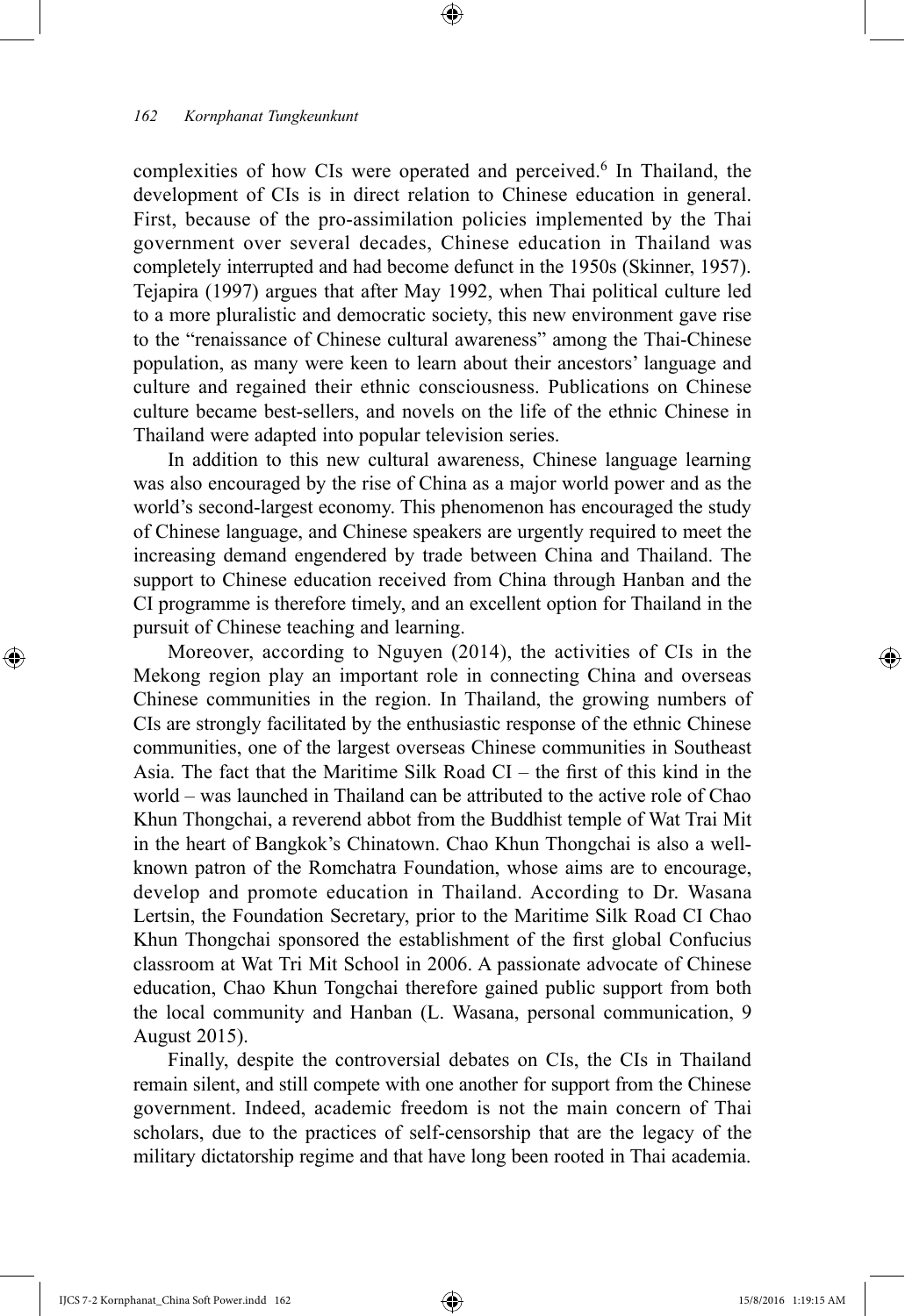

⊕

The unveiling ceremony of the world's first Maritime Silk Road CI on 24 June 2015 (Source: The Romchatra Foundation, 2015)

As long as financial support from China is received, such practices of selfcensorship will be pursued for the sake of mutual benefits. Nor are we likely to witness any criticism regarding the issue of academic freedom.

In addition to CIs, China's soft power initiative to broaden the appeal of Chinese language and culture includes the establishment of the China Cultural Centre (CCC) in Bangkok. The CCC is said to be part of the Chinese Ministry of Culture's plan for cultural reform and development to strengthen cultural exchanges with people abroad and promote Chinese culture. It is claimed that the CI and the CCC are very different platforms. While the former, established in the host university's campus, deals with student affairs and focuses on teaching Chinese language, the latter is located in its own venue, hosts more diverse activities, and provide a broader curriculum (*South China Morning Post*, 2015a).

The establishment of the CCC in Thailand – the first such centre in Southeast Asia – began in mid-December 2007 when the Chinese ambassador to Thailand and the Thai Minister of Culture signed an agreement for the founding of the centre. To celebrate the 35th anniversary of diplomatic ties between China and Thailand, a groundbreaking ceremony for CCC in Bangkok was held in November 2010. Finally, Chinese Premier Wen Jiabao and Thai Prime Minister Yingluck Shinawatra attended the opening of the CCC on 21 November 2012.

The CCC in Bangkok is the world's largest centre of its kind, located opposite the Chinese embassy. Exhibitions, performances and training courses

IJCS 7-2 Kornphanat\_China Soft Power.indd 163 15/8/2016 1:19:15 AM

⊕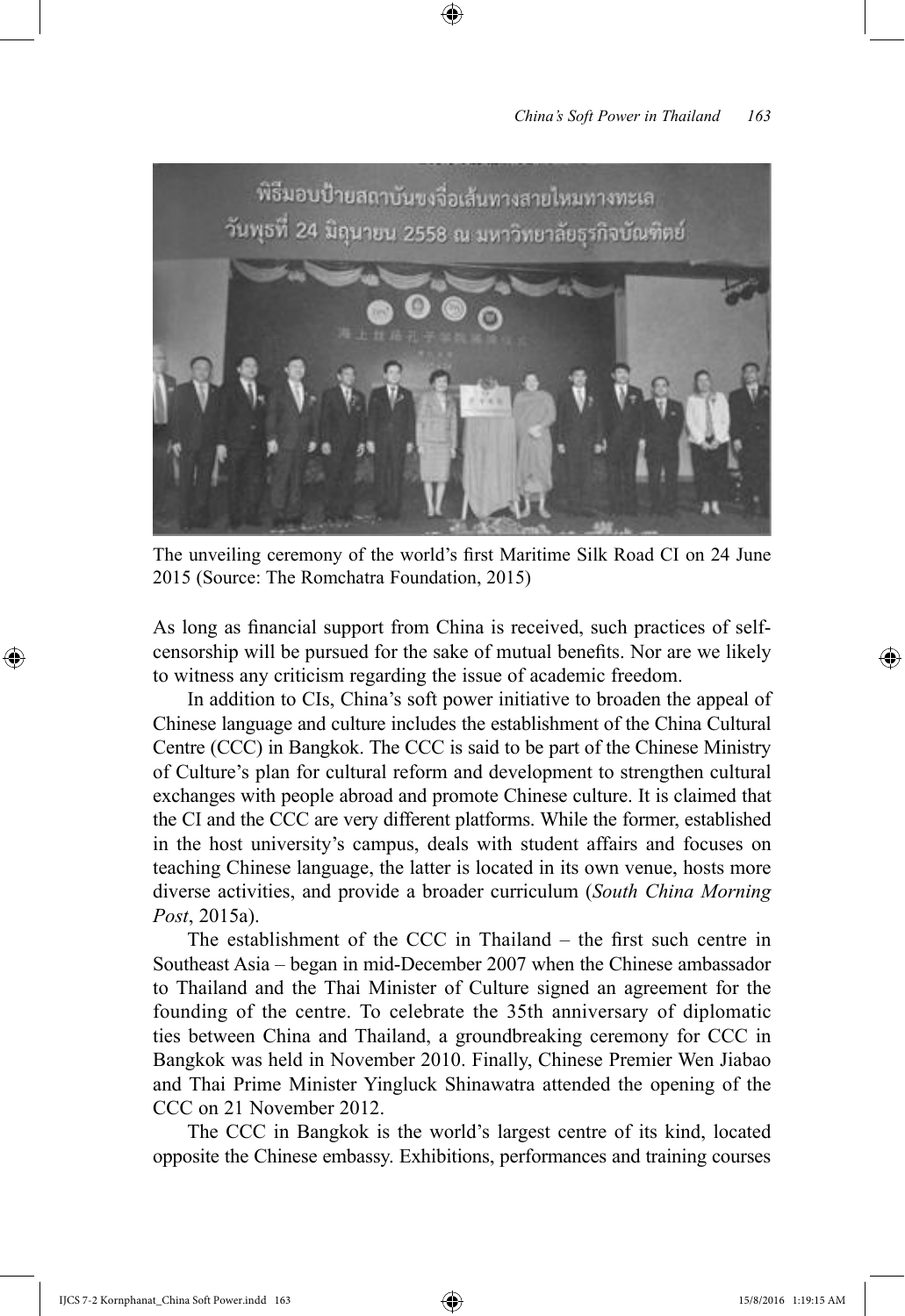

China Cultural Centre in Bangkok (Source: Courtesy of Sa-nguan Khumrungroj)

on Chinese language, opera, dancing, painting, calligraphy and Taichi are held regularly for anyone interested in Chinese language and traditional culture (*Zhongguo Xinwenwang*, 2012). The Centre's annual major event is the celebration of Chinese New Year, which has clearly shown that Beijing perceives the ethnic Chinese worldwide as cultural agents, whose cultural practices can be used to push China's soft power (*Renmin Wang*, 2015). Moreover, the ethnic Chinese communities in Thailand are encouraged to participate in cultural activities that engage with contemporary pop culture, such as singing contests and film screening (China Embassy, 2014).

## **5. A New Force in the Marketplace: Chinese Media in Thailand**

In addition to the establishment of CIs and the CCC, the Chinese government has heavily invested in numerous media outlets. Chinese leaders have addressed the importance of enhancing the international outreach of Chinese media to build China's national image. This effort becomes obvious in Thailand, as can be seen from the launching of the CCP-funded newspaper, the Thai edition of Xinhua news Facebook page, and the improvement of Thai-language China Radio International.

Chinese newspapers have been published in Thailand since the early twentieth century. They initially aimed to provide extensive coverage of commercial and financial news to the business community. However, with overseas Chinese in Thailand becoming actively interested in developments in Mainland China, these papers became a tool to mobilize political movements

⊕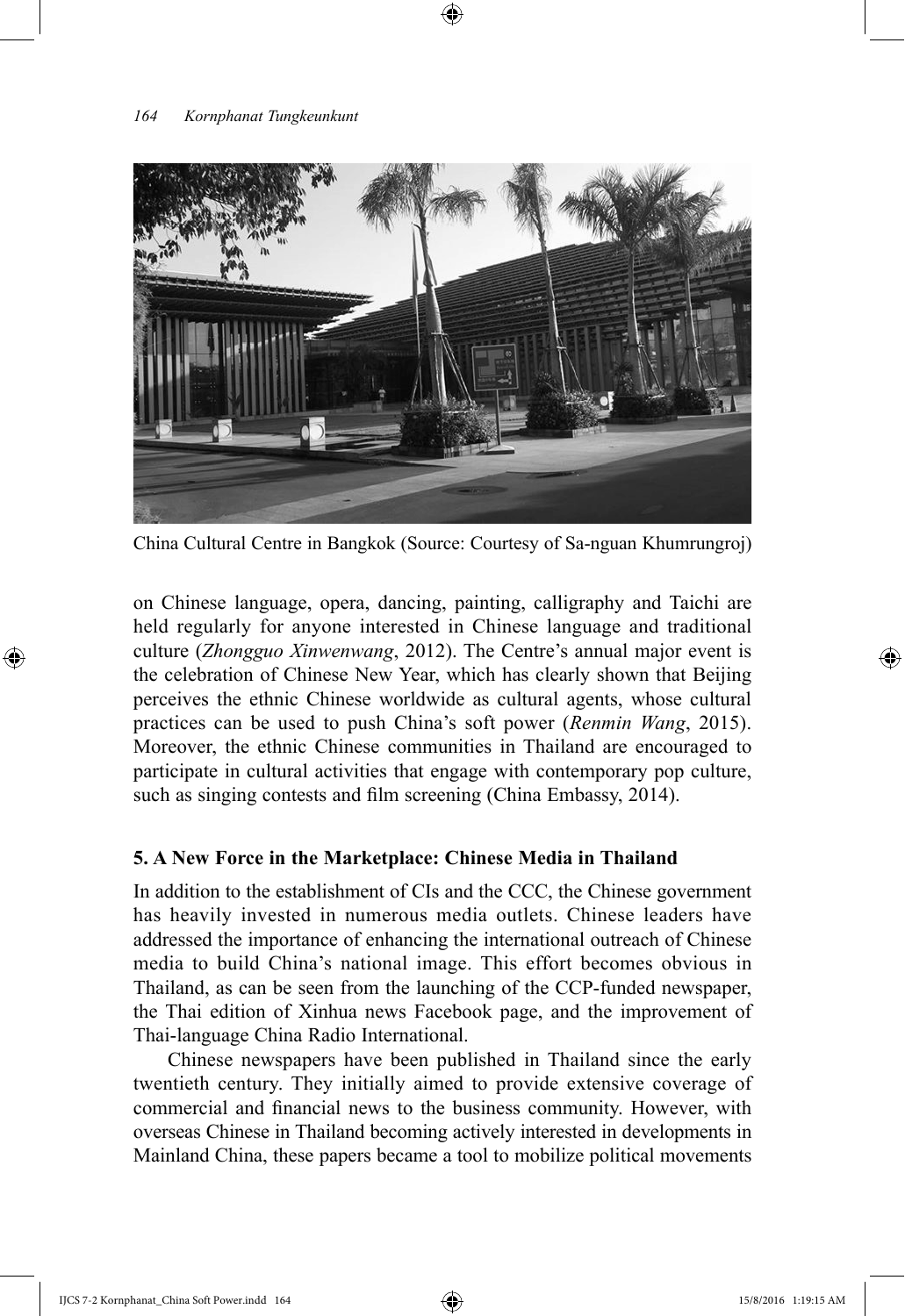in Thailand about political struggles in China (Skinner, 1957). Therefore, Chinese newspapers became highly politicized, each promoting a particular Chinese nationalist political ideology (Chantavanich, 1997).

⊕

In the 1950s, the anti-Communist policy initiated by the Thai government led to the crackdown on pro-CCP newspapers in Thailand. The remaining Chinese newspapers were subjected to self-censorship and maintained their neutral or pro-Kuomintang (KMT) attitudes. News coverage on developments in Mainland China was forbidden. This alienated and forced China to disappear from Thai society. But following the normalization of Sino-Thai relations, the pro-CCP tone has risen dramatically. It is no exaggeration to say that Chinese press in Thailand is directly affected by the relationship between Thailand and China, and complicated by the landscape of world politics.

Today, there are six Chinese dailies in Bangkok including *Xingxian Ribao*, *Yazhou Ribao*, *Xin Zhongyuan*, *Jinghua Zhongyuan*, *Shijie Ribao* and *Zhonghua*. Publishers are reluctant to release figures about their circulation. Most revenues of these papers purportedly come from advertisements and public announcements of Thai-Chinese businessmen who want to be outstanding in Chinese society. Except *Shijie Ribao*, which is funded by the KMT, other dailies hold neutral or pro-CCP attitudes. In addition to Chinese dailies, there is a Thai-Chinese bilingual magazine titled Student Chinese-Thai Monthly and run by a retired Thai-Chinese professor. This monthly magazine aims to promote Chinese language and culture learning for Thai beginners. So far, Chinese press in Thailand has been heavily self-reliant for matters of fundraising, printing, production and distribution to survive in the marketplace.

In an attempt to enhance its influence, China has seen an opportunity to boost up news coverage on China's developments and to promote its image internationally in the Thai marketplace. The *People's Daily* (*Renmin Ribao*), the official newspaper of the CCP, officially launched its overseas edition in Thailand in December 2012. More than 300 Thai and Chinese representatives from political, business, cultural and educational circles, as well as Thai and Chinese journalists, attended the inauguration ceremony in Bangkok. The Chinese Ambassador to Thailand, Guan Mu, gave a speech at the ceremony, stating that the *People's Daily* (Thailand Edition) is part of Sino-Thai bilateral exchanges and cooperation. This newspaper will be a new window through which Thai people can understand China (*Xinhua*, 2012).

The *People's Daily* (Thailand edition), the first overseas publication of the *People's Daily* in Southeast Asia, is a Thai- and Chinese-language monthly magazine, published on the 18th of each month. It is positioned as a high-end magazine targeted at readers in Thai political, business, cultural, and academic circles. The contents are selected articles and photographs from the *People's* 

IJCS 7-2 Kornphanat\_China Soft Power.indd 165 15/8/2016 1:19:15 AM

⊕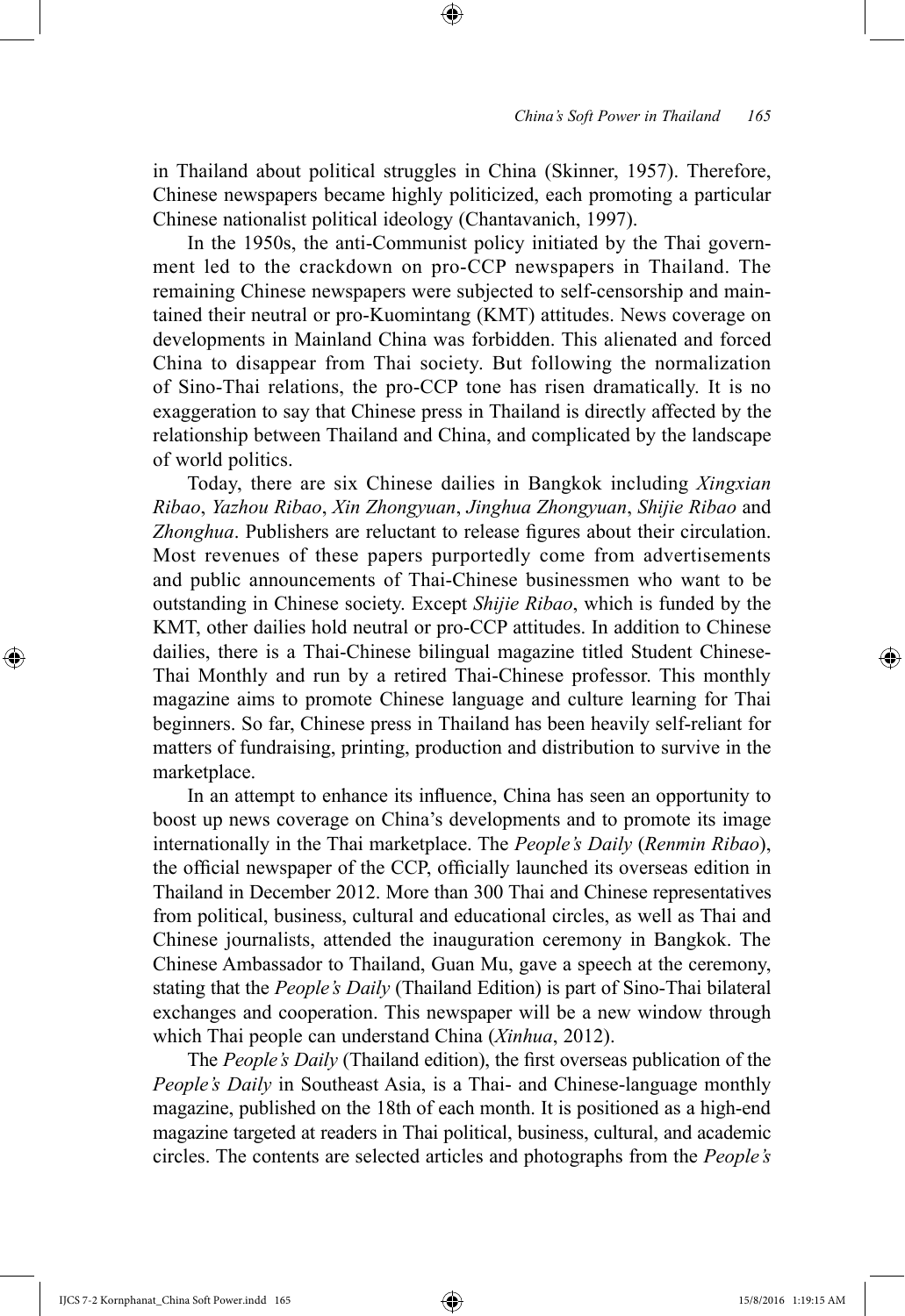*Daily* overseas edition, as well as related news and reports on Thailand and Southeast Asia.

⊕

In addition to the *People's Daily* (Thailand edition), Xinhua News Agency, the official press agency of the PRC, has launched its official Facebook page in Thai in 2015. The page provides comprehensive and breaking news for Thai users interested in the Chinese perspective. Obviously, much of the contents are news coverage about China's developments and accomplishments, such as China's high-speed train and official visits of Chinese leaders to foreign countries and international organizations.

The inauguration of media operated by the CCP is not a new practice in Thailand. China Radio International (CRI), a Chinese state-run radio station, has been broadcasting in Thai since 10 April 1950. Once critical of the Thai government – an ally of the US at that time – for being against Communist China in the Cold War era, CRI shifted its position in a manner that is consistent with the Chinese government's new global policy. Thai-language CRI is now committed to "introducing China and the world to the Thai, and promoting understanding and friendship between Chinese and Thai people." It offers news reports and produces a variety of feature programmes in cooperation with Thai university broadcasting stations at institutions such as Chulalongkorn University, Naresuan University and Mahasarakam University (CRI, 2014). CRI's overseas office in Bangkok claims that its popularity is such that it receives more than 6,000 letters from listeners each year.

A matter in need of reassessment is the effectiveness of China's official media policy. The *People's Daily* and the CRI are the most representative and authoritative Chinese media to promote China's image and influence internationally. Their agenda is demonstrably to "propagate" a positive impression about China. However, Thai people can acquire knowledge about China through other channels, such as Thai/Western news agencies and social networks such as Facebook and Twitter, which can reveal different sides of the stories. Recently, serious problems in China – rampant corruption, environmental pollution, natural disasters and food security issues – have been reported in the Thai media and widely discussed in Thai society. More importantly, news coverage from Chinese official media of the disputes between China and other neighbouring countries including Southeast Asian nations makes China appear more aggressive than amicable. Whether China's official media can challenge the existing media in Thailand and prove effective in creating a better impression of China among Thai people remains to be seen. Nevertheless, it can be said that the burgeoning of official Chinese media in Thailand expresses a shift of Thai attitudes towards China from alienation to acceptance. Since the end of the Cold War in Southeast Asia, and China's implementation of its "good neighbour" policy in the 1990s, Thailand has become more open to Chinese media, unlike in the early days.

IJCS 7-2 Kornphanat\_China Soft Power.indd 166 15/8/2016 1:19:15 AM

⊕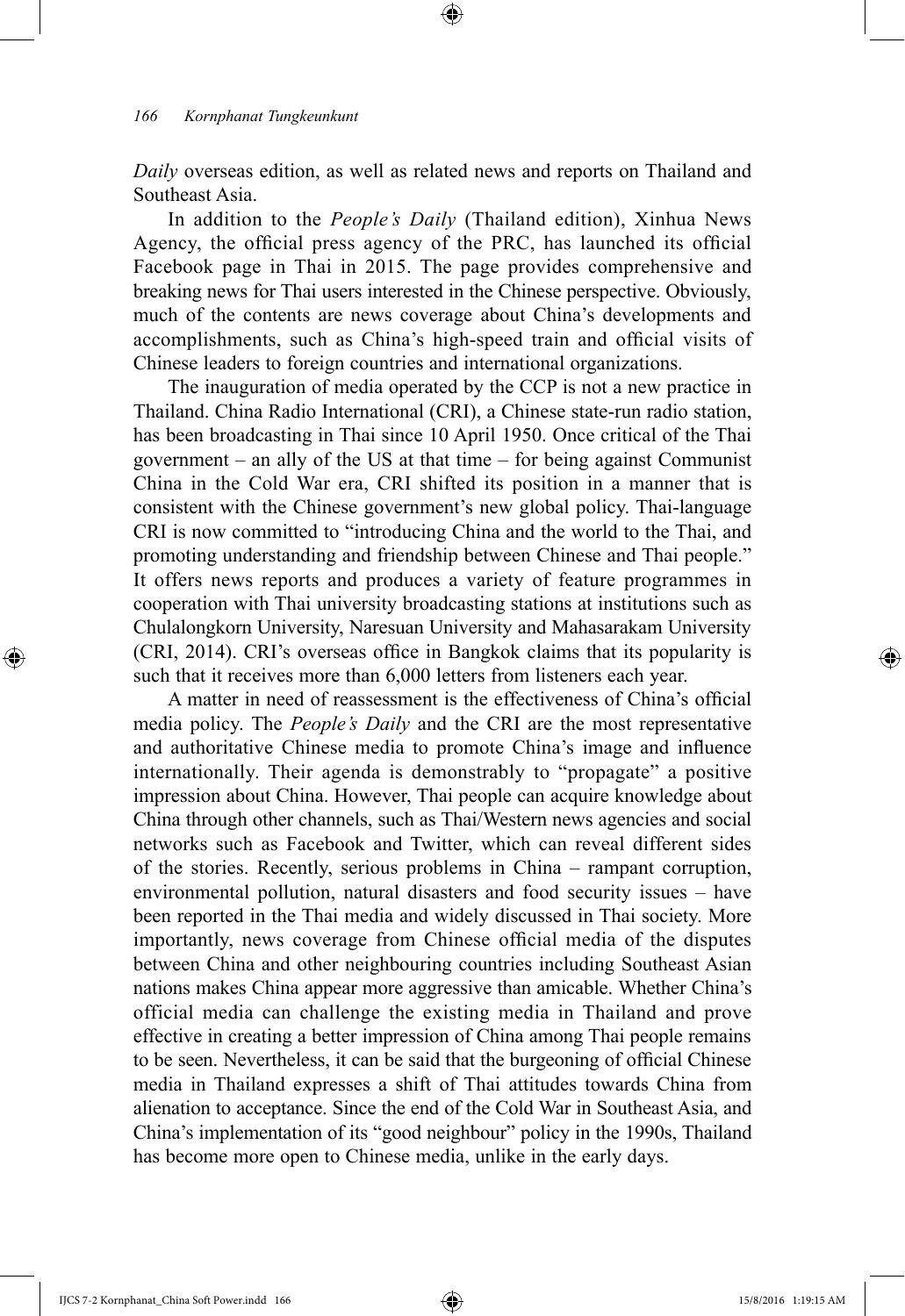## **6. Capital Challenge: When old Chinese Meet New China**

While the Chinese government expands its cultural influence smoothly, the increased penetration of Chinese capital is meeting resistance. In other words, China's commercial expansion in Thailand differs from its cultural expansion policies in that Chinese economic forces may face challenges from local capital<sup>7</sup> and media.

⊕

Despite being descendants of Chinese immigrants, many Thai-Chinese appear to respond to the PRC capital with some reluctance. The proposed China City Complex in Bangkok, a hub for the export of Chinese commodities, has caused anxiety among Thai small- and medium-sized enterprises (SMEs). Thai SME entrepreneurs, mostly descendants of Chinese immigrants, perceived this Chinese mall as a threat. Its cheaper goods and strong financial support from China would, they feared, hurt small Thai businesses throughout the supply chain from manufacturing to wholesale centres and community shops (*Bangkok Post*, 2011). Therefore, Thai SME entrepreneurs called for the withdrawal of the project. In addition to Thai SME entrepreneurs, Business and Trade Association proposed to the Thai government a number of measures to protect Thai goods and Thai entrepreneurs. Also, the Thailand-China Business Council warned Thai businessmen to prepare for the incoming capital from China (*Bangkok Business*, 2014).

In contrast to concerns raised by SME entrepreneurs about the PRC capital, the Thai-Chinese who avidly participate in business/Chinese associations soon mastered how to gain from the rise of China. In early days, business associations included the Thai-Chinese Chamber of Commerce (TCCC) that acted as a central organization that allowed Thai-Chinese businessmen to exchange information, and as a representative to protect their interests when dealing with the Thai government or related authorities. Likewise, Chinese associations including speech-group and regional associations were formed to protect the special occupational interests of their members (Skinner, 1958). More recently, these associations have developed their networks across kinship, speech-group, and regions in a global context. Such a transnational network suggests that these associations function and operate beyond national borders (Liu, 1998). Exclusive interviews of prominent figures in the TCCC mention promoting group visits to China and holding business talks with Chinese entrepreneurs to establish relationships and explore new business opportunities. The TCCC also organizes campaigns to attract younger Chamber members and raise awareness about the significance of the Chinese language, which is an important tool to strengthen business ties with China as well as with other Chinese communities worldwide. This is the current new mission of the TCCC (*Taiguo Zhonghua zongshanghui jikan*, 2010-11).

⊕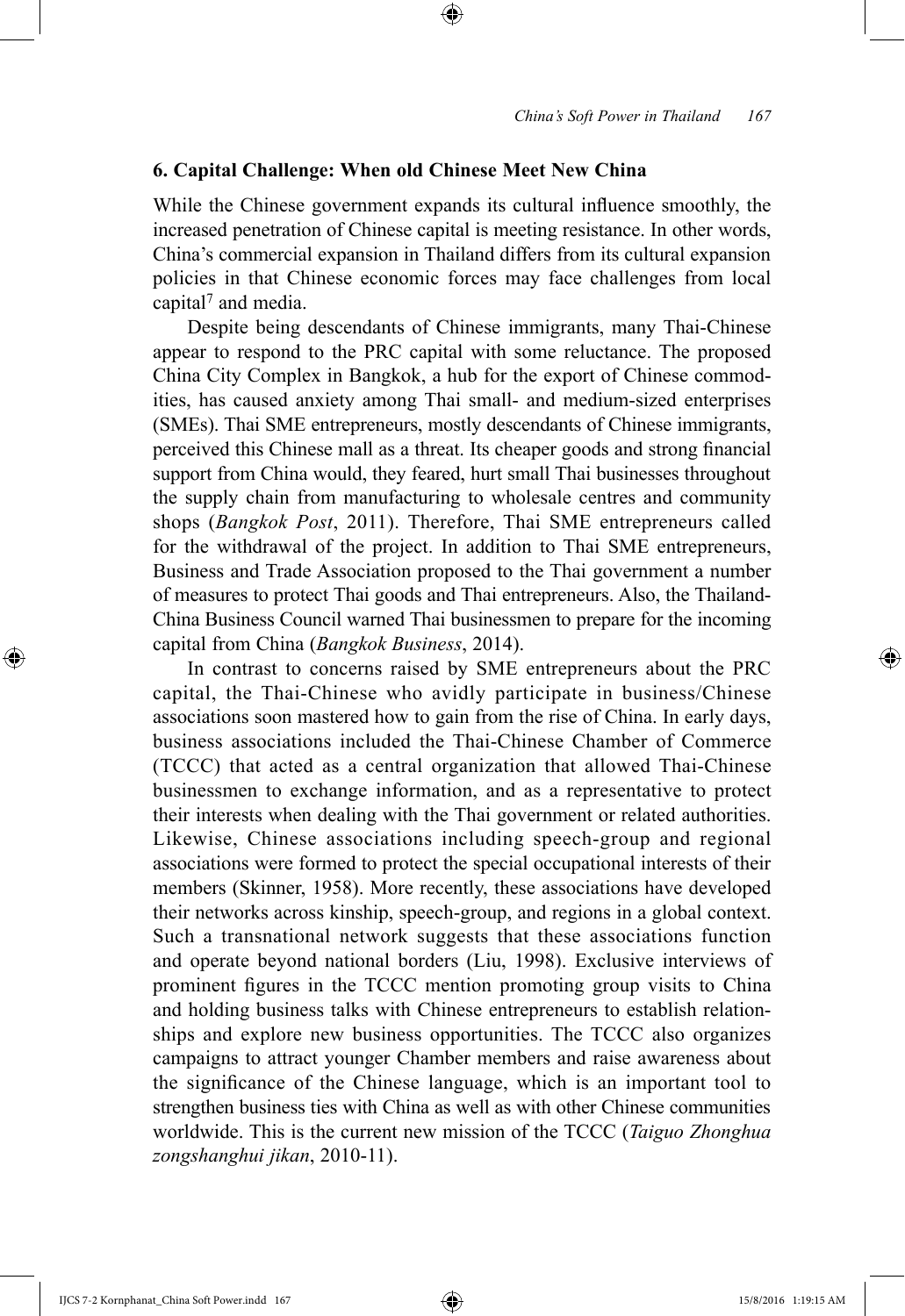Empirically, the relationship between Thailand's business associations/ Chinese associations and the PRC is also marked by the formal acceptance of China's political values. These associations declare their adherence to the One China Principle and support China's decision to turn the anti-Japanese war Victory Day (3 September) and the Memorial Day for Nanjing massacre victims (13 December) into new national days (*Xinhua*, 2014a). Such instances show that these associations are following Beijing's line for their economic interests in China. Although some Thai-Chinese SME entrepreneurs, who are descendants of Chinese immigrants, may be concerned about the influx of China's capital, so far there have been no violent anti-China campaigns, protests or riots in Thailand. Perhaps, ethnic Chinese are so successfully integrated into Thai society that Thai people feel less antagonistic toward China, and are therefore able to tolerate Chinese capital. On the other hand, in other Southeast Asian countries such as Vietnam and Indonesia that have border conflicts with China and where ethnic Chinese are less integrated, indigenous people tend to be more sceptical of the expansion of China and capital.

⊕

Recently, the Thai junta government has approved the China-Thailand Railway development project. Chinese authorities claim that the railway will help develop transportation infrastructure, create jobs, and improve people's living standards in Thailand. The project is scheduled to be finished by 2018, and will bring an additional two million Chinese tourists to Thailand every year (*China*, 2015). However, the project details are not finalised, especially the project's loan interest rates that were offered to Thailand. This caused several national interest concerns among the Thai population. It was suggested that the Thai government should analyse and evaluate the railway project more carefully to ensure the reliability of China's high-speed rail technology, and the worthiness of Thailand's investment (*Matichon*, 2015). Whether the China-Thailand Railway will become a win-win plan, as China has claimed, remains to be seen.

## **7. Reflection and Conclusion**

This article draws on Thailand as a case study of the practices of China's soft power, and attempts to examine areas where China has made considerable progress. There are indeed numerous signs of the expansion of China's soft power in Thailand, such as the growing number of Chinese tourists visiting Thailand, the rapid success of CIs now found in Thailand (despite criticism of the role of the CI in many countries), the increasing number of Thai students studying in China, the inauguration of the China Cultural Centre in Bangkok and the introduction of China's official media, such as the *People's Daily*  Thai edition, into Thailand. Empirical evidence demonstrates that in the case

⊕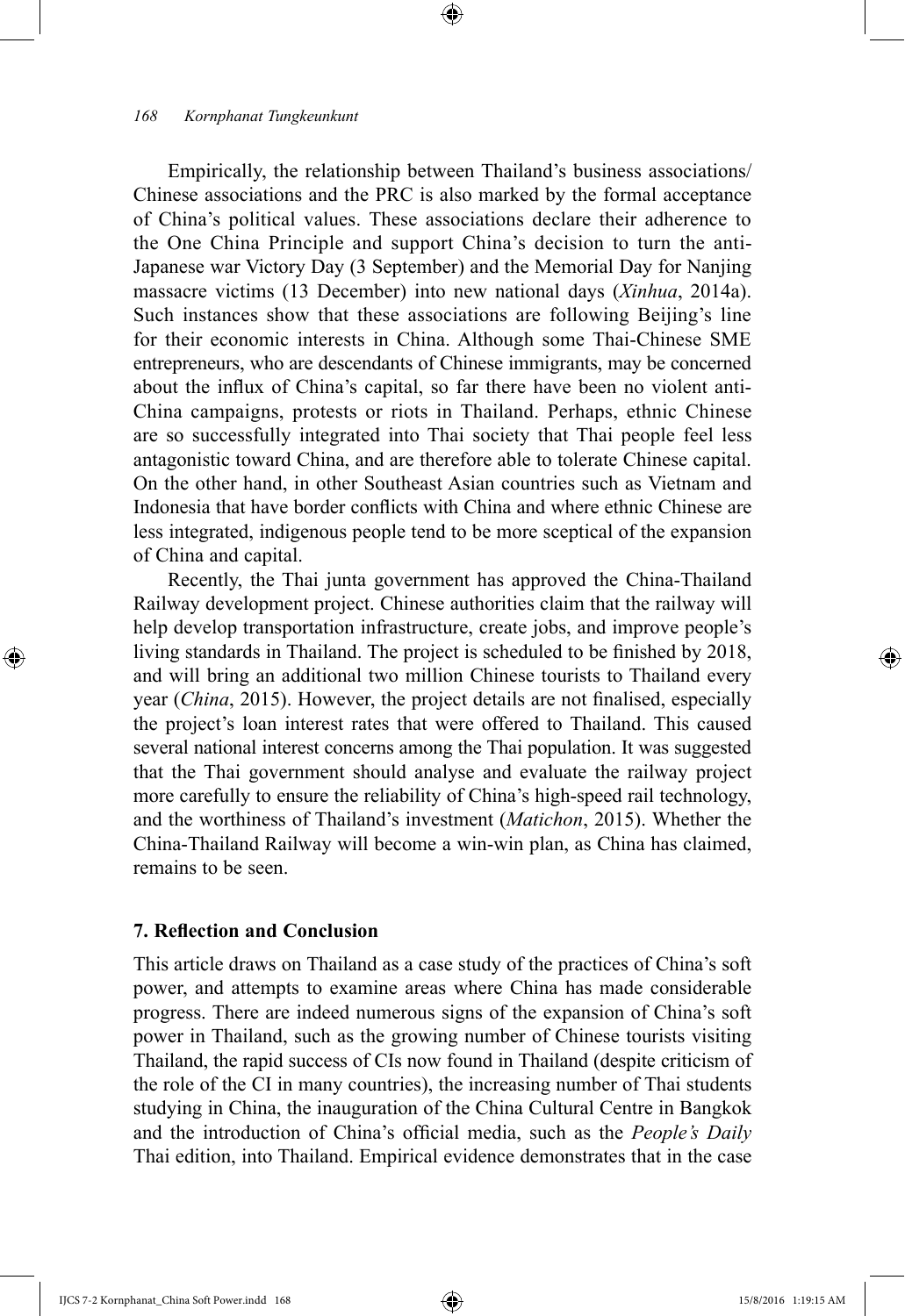of Thailand, the salient achievement of China's soft power strongly relies on the policy tools of the Chinese government. Therefore, it can be argued that the notion and practice of Chinese soft power departs from Nye's original definition, as sources of Chinese soft power mostly are governmental than non-governmental. Moreover, it can be said that the increasing influence of China is largely driven by a historical background of Sino-Thai relations, Thailand's drastic need to boost economic growth, and the cultural ties with China of ethnic Chinese communities. To conclude, one can argue that China's ability to appeal abroad depends not only on its own policies, but also on the host country that is the target of China's soft power.

⊕

## **Acknowledgements**

The author is grateful to Professor Liu Hong and Dr. Charlotte Setijadi, Nanyang Technological University, Singapore, for the opportunity to join the panel titled "Beyond Fixed Geographies: Diaspora and alternative conceptions of Southeast Asia". The author also thanks Tamthai Dilokwittayarat, Pongkwan Sawasdipakdi, Peera Charoenvattananukul, Phakin Nimmannorrowaong, and Kanya Poopak for assistance with methodology, and the anonymous reviewers whose comments greatly improved the manuscript.

## **Notes**

⊕

- The author is a lecturer of History at the Faculty of Liberal Arts, Thammasat University (Thailand). This article is based on a paper presented at the Southeast Asian Studies in Asia (SEASIA) Conference held in Kyoto on 12-13 December 2015. <*Email: kornphanat@gmail.com*>
- 1. An examination of the Chinese Soft Power Forum (*Zhongguo Ruan Shili Luntan*), an official platform where Chinese can study and practice soft power, supported by Beijing University, *Renming Wang*, and the CCP *Xinwen Wang*, shows that this term is understood in China in a variety of ways.
- 2. For more details on Hu's speech, see *Xinhua*, 2007; and for Xi's speech, see Xinhua, 2014b.
- 3. Prior to Sarit's regime, there was an informal relationship between Thailand and the PRC. Under the leadership of Phibun, the Thai government first strongly supported anti-Chinese policies but later dropped its hostile attitude towards the PRC. This became evident when in 1955 Phibun sent a secret group of official delegates to visit the PRC. One interesting story related to this visit is that Phibun sent the two children of his close friend (Sang Phathanothai) to China to live as the adopted children of Zhou Enlai in order to maintain this secret relationship. One of the two children Sirin Phathanothai wrote a memoir about her life as a child hostage in China in a book titled *The Dragon's Pearl*.
- 4. Chinese tourists usually like to visit universities with beautiful campuses when travelling in China and abroad. It is reported that many prestigious universities

IJCS 7-2 Kornphanat\_China Soft Power.indd 169 15/8/2016 1:19:15 AM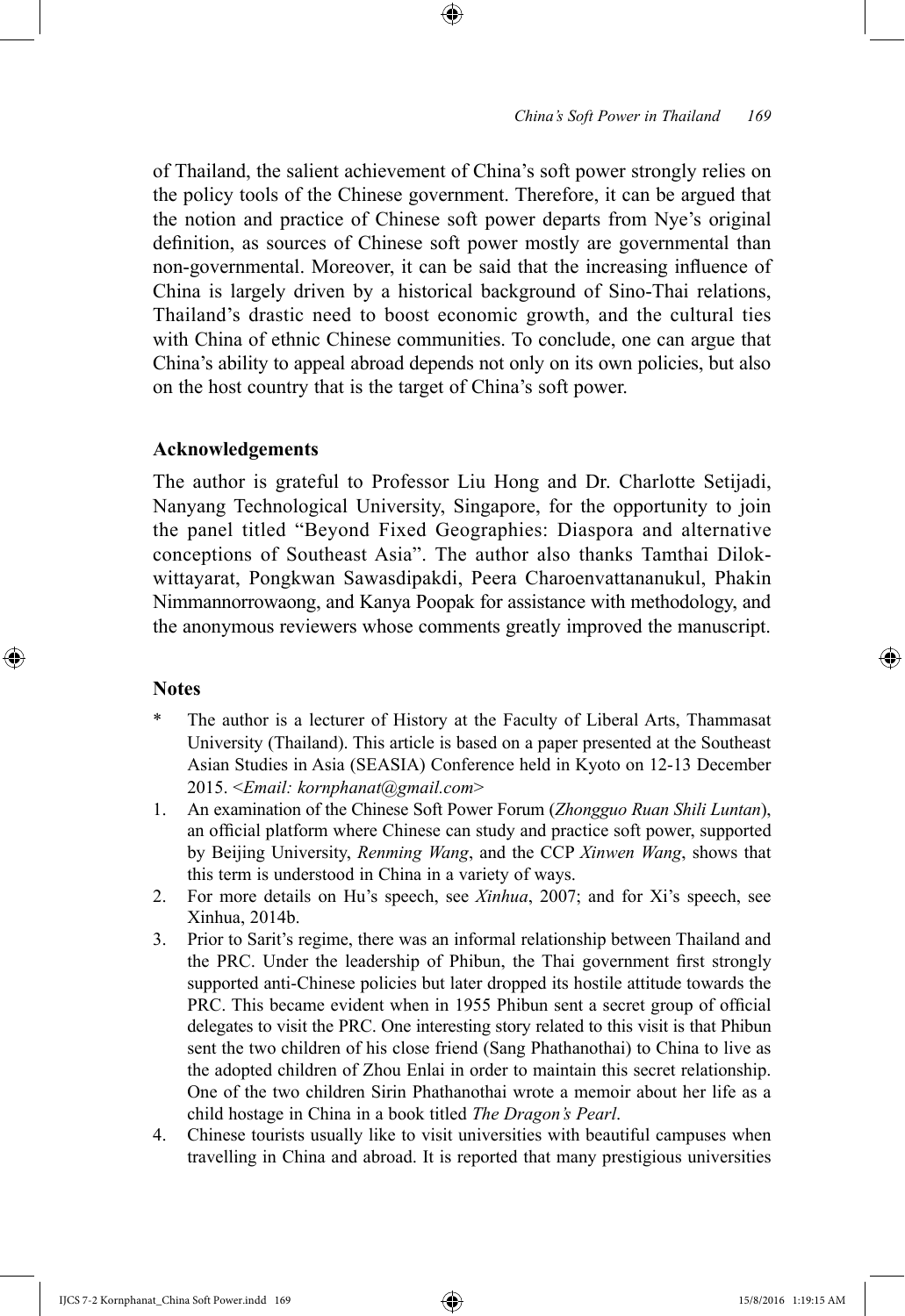in China and overseas, such as Beijing University, Ewha Womans University in Seoul, and Harvard in Boston are receiving a huge number of Chinese tourists.

- 5. Generally speaking, a Confucius Institute (*Kongzi Xueyuan*) is affiliated to a university, while a smaller scale Confucius classroom (*Kongzi Ketang*) is affiliated to primary or secondary schools.
- 6. For example, Hartig (2012), using German CIs as a case study, reveals that CIs are connected to the rise of China and are a unique member of the family of national culture institutes. Schmidt (2013) finds that the CI project resonates with Canada's multicultural project.
- 7. Arguably, local capital refers to that of the Thai-Chinese who have come to accumulate and consolidate their wealth under the patronage of the Thai ruling class including elites, officials and the military. In the era of Thailand's economic development during the late 1950s-1970s, they played an important role in the evolution of modern industry under the shadow of the military (Suehiro, 1989).

#### **References**

 $\bigoplus$ 

- AAUP (2014), "On Partnerships with Foreign Governments: The Case of Confucius Institutes", accessed 4 March 2015 at <http://www.aaup.org/report/confuciusinstitutes/>.
- Anderson, Benedict R.O'G., and Mendiones, Ruchira C. (eds) (1985), *In the Mirror: Literature and Politics in Siam in the Modern Era*, Bangkok: Duang Kamol.
- *Bangkok Business* (2014), "Thunchin thalak ASEAN, chi Thai prab okart [Chinese capital penetrating ASEAN, warning Thailand to seek opportunities]", 10 May 2014, accessed 4 March 2015 at <http://www.dtn.go.th/filesupload/9-11 May 2014.pdf/>.
- *Bangkok Post* (2011), "Chinese mall 'a threat'", 20 January 2011, accessed 24 May 2014 at <http://www2.bangkokpost.com/business/marketing/217254/chinese-malla-threat/>.
- *Bangkok Post* (2014), "Chinese tourists invade CMU", 3 March 2014, accessed 4 March 2015 at <http://www.bangkokpost.com/learning/learning-fromnews/397926/chinese-tourists-invade-cmu/>.
- *Bangkok Post* (2015), "Chinese tourists banned from temple", 9 February 2015, accessed 4 March 2015 at <http://www.bangkokpost.com/learning/easy/470184/ chinese-tourists-banned-from-temple/>.
- *Bloomberg* (2013), "Chinese Tourists Lost in Thailand Mean Record Hotel Stays", 3 January 2013, accessed 4 March 2015 at <http://www.bloomberg.com/news/2013- 01-03/chinese-tourists-lost-in-thailand-boosts-hotels-southeast-asia.html/>.
- Bureau of International Cooperation, the Thai MOE (n.d.), "Framework of Cooperation between China National Office for teaching Chinese as a foreign language (HANBAN) and the MOE of the Kingdom of Thailand on cooperation in Chinese language training", accessed 4 March 2015 at <http://www.bic.moe. go.th/th/images/stories/MOU/framework/th-hanbaneng.pdf/>.
- Chantavanich, Supang (1997), "From Siamese-Chinese to Chinese Thai: Political Conditions and Identity Shifts among the Chinese in Thailand", in Leo Suryadinata

IJCS 7-2 Kornphanat\_China Soft Power.indd 170 15/8/2016 1:19:15 AM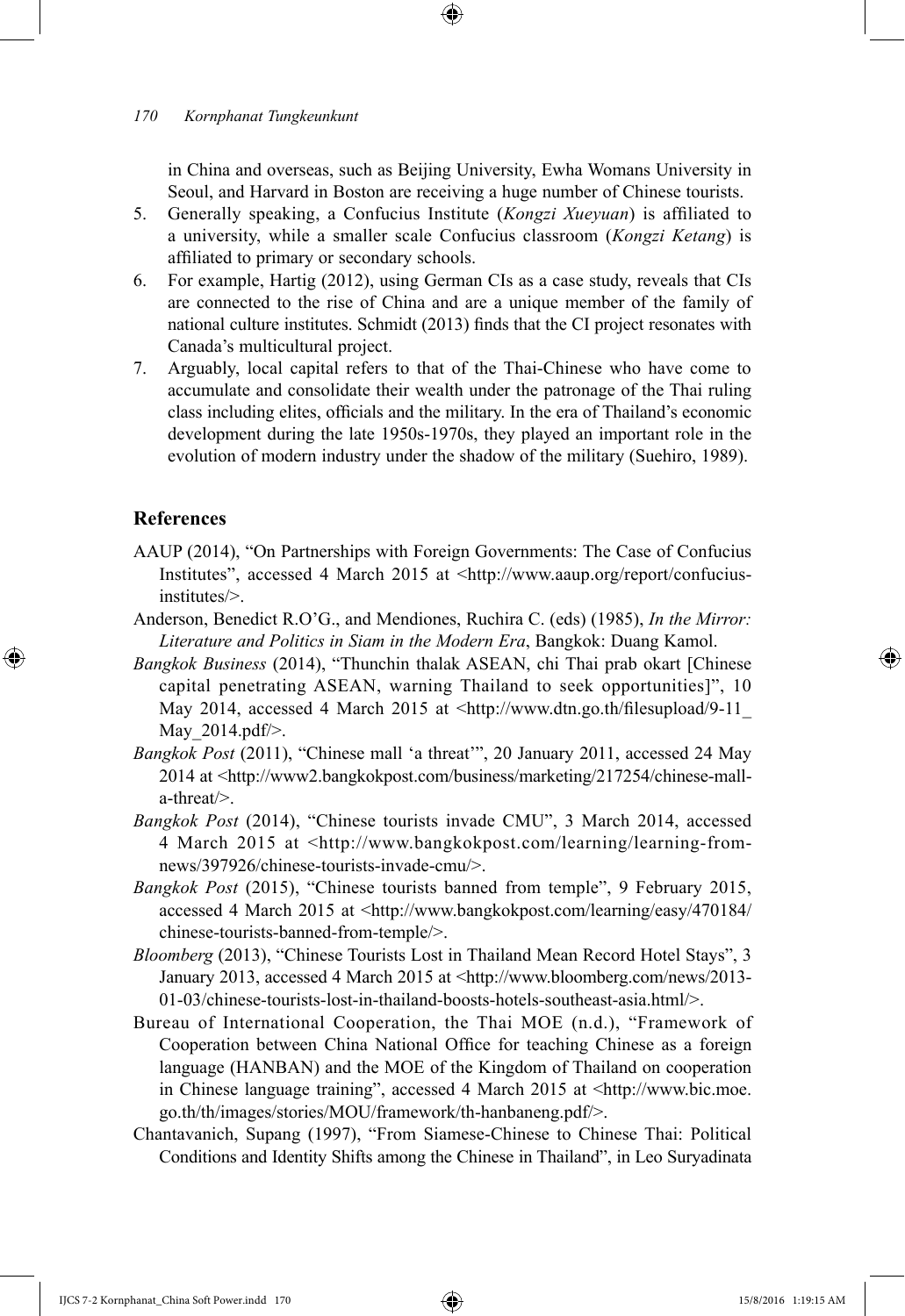(ed.), *Ethnic Chinese as Southeast Asians*, Singapore: Institute of Southeast Asian Studies, pp. 232-259.

- *Chiangmai CityNews* (2014), "Survey shows Chiang Mai Residents Unhappy with Chinese Tourists", 24 February 2014, accessed 4 March 2015 at <http://www. chiangmaicitynews.com/news.php?id=3302/>.
- *China* (2015), "China-Thailand railway project kicks off", 20 December 2015, accessed 25 December 2015 at <http://www.china.org.cn/business/2015-12/20/ content 37357772.htm/>.
- China Association for International Education (2014), "2013 nian quanguo laihua liuxuesheng jianming tongji [Statistics of foreign students in China in 2013]", accessed 4 March 2015 at <www.cafsa.org.cn/research/show-1500.html/>.
- China Embassy (2014), "2014 Taiguo Zhongguo dianyingzhou duanxun [Message about 2014 Thailand's Chinese Film Festival]", 16 December 2014, accessed 4 March 2015 at <http://www.chinaembassy.or.th/chn/mgzgwhzx/t1219645.htm/>.
- Chinvanno, Anuson (1992), *Thailand's Policies towards China 1949-1954*, London: Macmillan.
- Chinwanno, Chulacheeb (2010), *35 pi kwamsamphan thang karnthut thai-chin por.sor. 2518-2553* [35 Years of Sino-Thai relations, 1975-2010], Bangkok: Openbooks.
- *CNN* (2013), "Chinese travelers the world's biggest spenders", 12 April 2013, accessed 4 March 2015 at <http://edition.cnn.com/2013/04/05/travel/china-touristsspend>.
- *CRI* (2014), "Phak phasa thai [Thai-language]", accessed 4 March 2015 at <http://thai. cri.cn/401/2010/02/03/21s169623.htm>.
- Eiwsriwong, Nithi (2014), "Nakthongthiewchin Aiya [Chinese tourists, oh my]", *Matichon*, 24 March 2014.
- Ferguson, Niall (2003), "Think again: power", *Foreign Policy*, No. 134 (March-April), pp. 18-24.
- Gil, Jeffrey (2015), "China's Cultural Projection: A Discussion of the Confucius Institutes", *China: An International Journal*, Vol. 13, No. 1 (April), pp. 200-226.
- Guo, Xiaolin (2008), "Repackaging Confucius: PRC Public Diplomacy and the Rise of Soft Power", *Asia Papers Series*, Stockholm, Sweden, accessed 13 October 2015 at <http://www.isdp.eu/images/stories/isdp-main-pdf/2008\_guo\_repackagingconfucius.pdf/>.
- Hanban (2015a), "About Confucius Institute", accessed 4 March 2015 at <http:// english.hanban.org/node\_10971.htm>.
- Hanban (2015b), "Constitution and By-Laws of the Confucius Institutes", accessed 4 March 2015 at <http://english.hanban.org/node\_7880.htm>.
- Hartig, Falk (2012), "Confucius Institutes and the Rise of China", *Journal of Chinese Political Science*, Vol. 17, No. 1 (March), pp. 53-76.
- Kurlantzick, Joshua (2007), *Charm Offensive: How China's Soft Power is Transforming the World*, New Haven, CT: Yale University Press.
- Lai, Hongyi, and Lu, Yiyi (eds) (2012), *China's Soft Power and International Relations*, London and New York, NY: Routledge.
- Leung, Chi-Cheung, and Du Cros, Hilary (2014), "Confucius Institutes: Multiple Reactions and Interactions", *China: An International Journal*, Vol. 12, No. 2 (August), pp. 66-86.

IJCS 7-2 Kornphanat\_China Soft Power.indd 171 15/8/2016 1:19:15 AM

⊕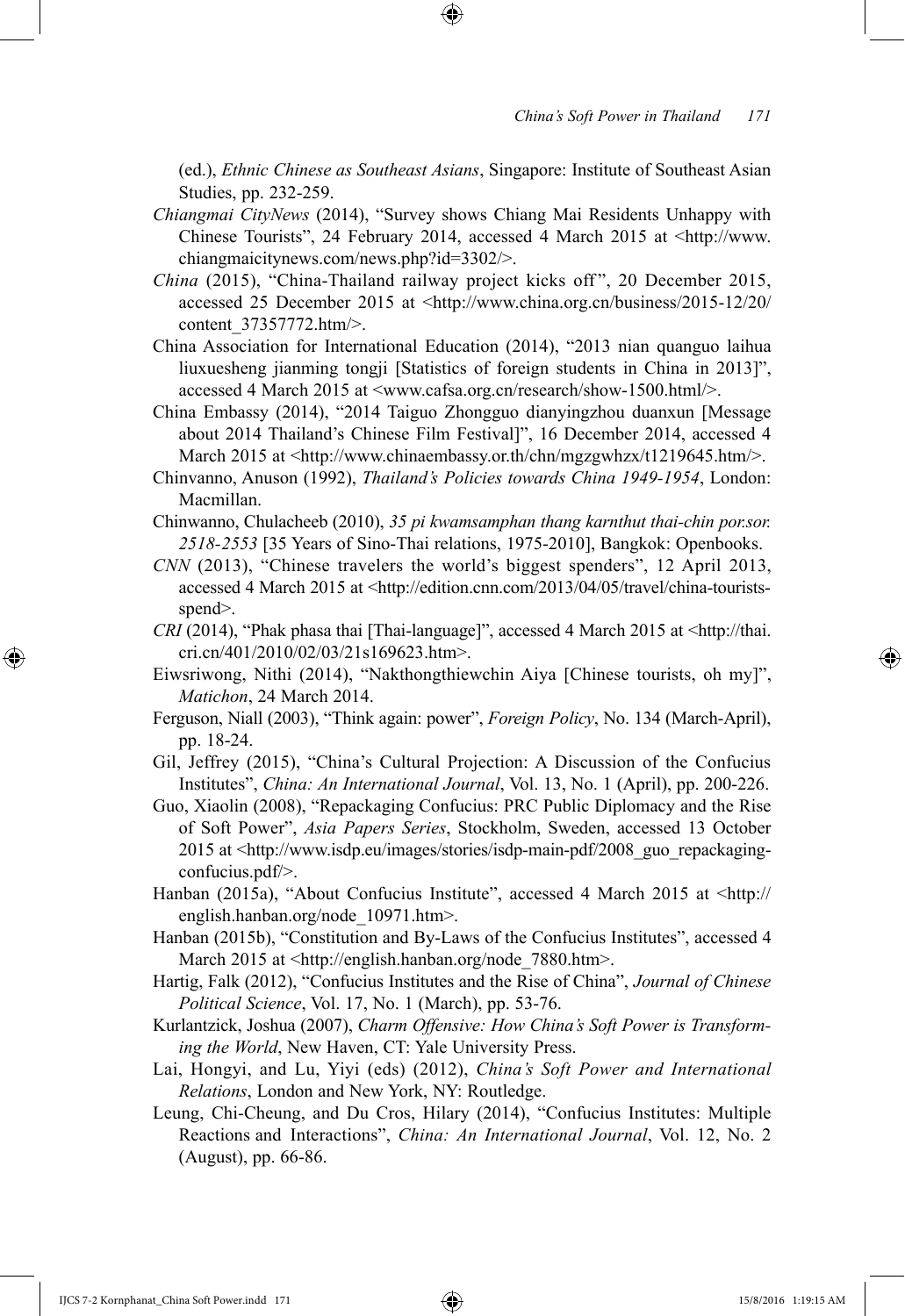Lertsin, Wasana (personal communication, 9 August 2015).

- Li, Mingjiang (2008), "China Debates Soft Power", *Chinese Journal of International Politics*, Vol. 2, No. 2 (December), pp. 287–308.
- Li, Mingjiang (2011), "Introduction: Soft Power: Nurture Not Nature", in Mingjiang Li (ed.), *Soft Power: China's Emerging Strategy in International Politics*, Lanham, MD: Lexington Books, pp. 1-18.
- Liu Hong (1998), "Old Linkages, New Networks: The Globalization of Overseas Chinese Voluntary Associations and Its Implications", *The China Quarterly*, Vol. 155 (September), pp. 582-609.
- Lo, Joe Tin-yau, and Pan, Suyan (2104), "Confucius Institutes and China's soft power: practices and paradoxes", *Compare: A Journal of Comparative and International Education*, DOI:10.1080/03057925.2014.916185.
- *Matichon* (2015), "Achan witsawa chula chamlae rotfai thai-chin [Chulaongkorn university lecturers unveiling Thailand-China railway]", 27 November 2015, accessed 25 December 2015 at <http://www.matichon.co.th/news\_detail. php?newsid=1448525451 2/>.
- McCord, Edward A. (2014), "Confucius Institutes in the U.S.: Let a Hundred Flowers Bloom; Let a Hundred Schools of Thought Contend", accessed 4 March 2015 at <http://lawprofessors.typepad.com/files/response-to-sahlins-6.pdf/>.
- Nguyen, Van Chihn (2014), "Confucius Institutes in the Mekong Region: China's Soft Power or Soft Border", *Issues and Studies*, Vol. 50, No. 4 (December), pp. 85-117.
- Nye, Joseph S. (2004), *Soft Power: The Means to Success in World Politics*, New York, NY: Public Affairs.
- OHEC (2010), *Yutthasat songserm karnriankarnsorn phasachin nai Thai* [Strategy on promoting Chinese teaching and learning in Thailand], Bangkok: Bangkok blog.
- *Renmin Wang* (2015), "Zhongguo yi chunjie tuijin zhongguo ruanshili [China uses Chinese New Year to push China's soft power]", 25 February 2015, accessed 4 March 2015 at <http://world.people.com.cn/n/2015/0225/c157278-26591871.html>.
- Romchatra Foundation (2015). *Chinese Diamond Crown Jewel International Pra Prom Mungkalajarn's Scholarship Year 2015*, Bangkok: Romchatra Foundation.
- Sahlins, Marshall (2013), "China U", *The Nation*, 29 October 2013, accessed 4 March 2015 at <http://www.thenation.com/article/176888/china-u#>.
- Sahlins, Marshall (2014), "Confucius Institutes: Academic Malware", *The Asia-Pacific Journal*, Vol. 12, Issue 46, No. 1 (November), accessed 4 March 2015 at <http:// japanfocus.org/-Marshall-Sahlins/4220>.
- Schmidt, Heather (2013), "China's Confucius Institutes and the 'Necessary White Body'", *Canadian Journal of Sociology*, Vol. 38, No. 4, pp. 647-668.
- Skinner, G. William (1957), *Chinese Society in Thailand: An Analytical History*, Ithaca, NY: Cornell University Press.
- Skinner, G. William (1958), *Leadership and Power in the Chinese Community of Thailand*, Ithaca, NY: Cornell University Press.
- *South China Morning Post* (2015a), "China to expand soft power push through overseas cultural Centres", 13 February 2015, accessed 4 March 2015 at <http:// www.scmp.com/news/china/article/1711418/china-expand-soft-power-pushthrough-overseas-cultural-centres/>.

↔

↔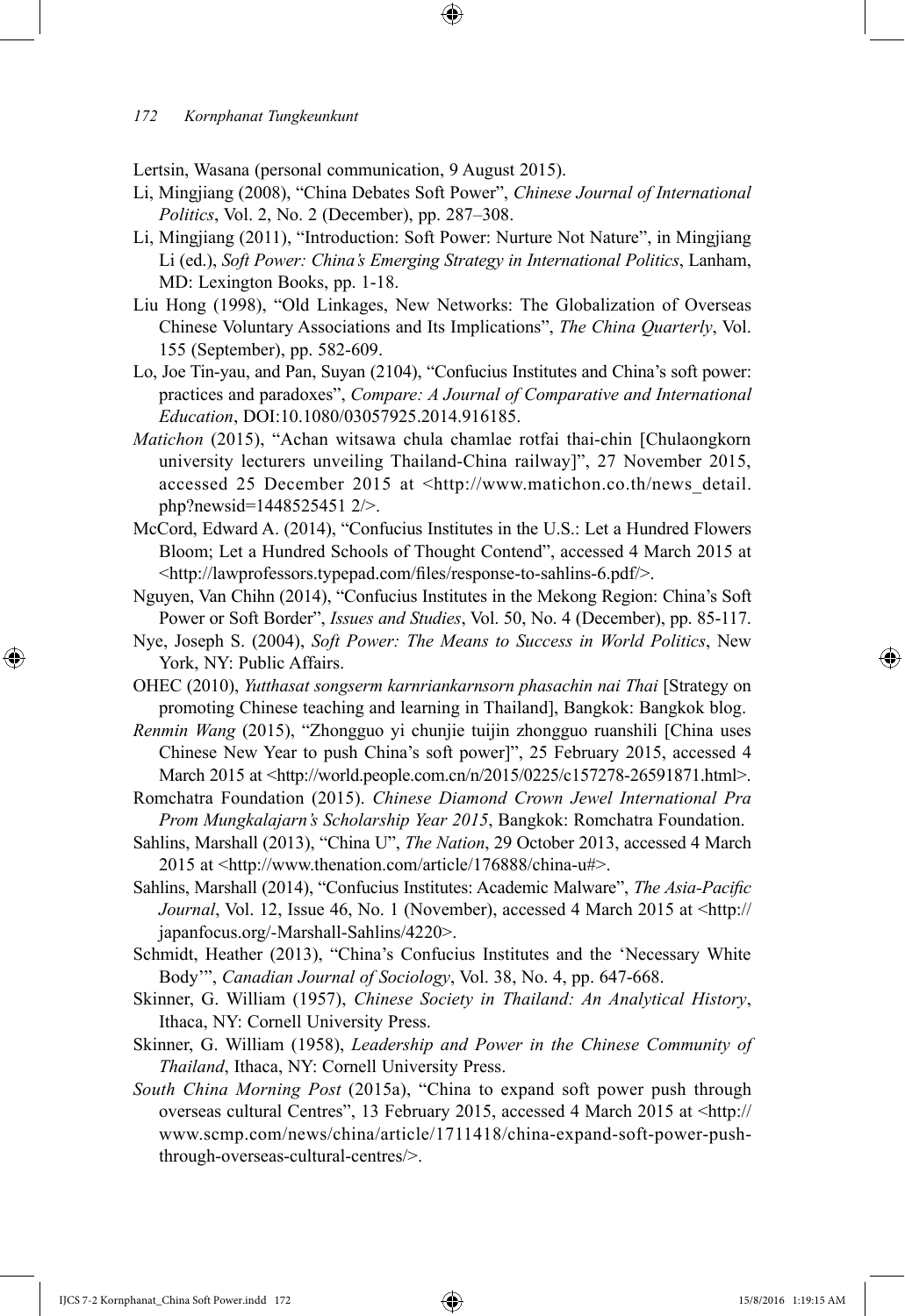- *South China Morning Post* (2015b), "Swedish university severs ties with Confucius Institute", 10 January 2015, (http://www.scmp.com/news/china/article/1677976/ swedish-university-severs-ties Confucius-institute?page=all/: accessed 4 March 2015).
- Storey, Ian (2011), *Southeast Asia and the rise of China: The search for security*, New York, NY: Routledge.
- Suehiro, Akira (1989), *Capital Accumulation in Thailand, 1855–1985*, Tokyo: The Centre for East Asian Cultural Studies.
- *Taiguo Zhonghua zongshanghui jikan* [Thai-Chinese Chamber of Commerce Quarterly] (2010-2011), Vol. 4, No. 10.
- TAT (2014). "Sarub Sathanakarn Nakthongthiew Makkarakom-Thanwakon 2556 [A summary of the tourist situation, January-December 2013]," January 2014, accessed 25 December 2015 at <http://newdot2.samartmultimedia.com/home/ details/11/222/22950/>.
- TAT (2015), "Sarub Sathanakarn Nakthongthiew Thulakom 2558 [A summary of the tourist situation, October 2015]", 24 November 2015, accessed 25 December 2015 at <http://newdot2.samartmultimedia.com/home/details/11/222/24839/>.
- Tejapira, Kasian (1997), "Imagined Uncommunity: The *Lookjin* Middle Class and Thai Official Nationalism", in Daniel Chirot and Anthony Reid (eds), *Essential Outsiders: Chinese and Jews in the Modern Transformation of Southeast Asia and Central Europe*, Seattle: University of Washington Press, pp. 75-98.
- *The Economist* (2013), "Chinese tourists mind your manners", 6 November 2013, accessed 4 March 2015 at <http://www.economist.com/blogs/analects/2013/11/ chinese-tourists/>.
- *Xinhua* (2007), "Hu Jintao calls for enhancing 'soft power' of Chinese culture", 15 October 2007, accessed 4 March 2015 at <http://news.xinhuanet.com/ english/2007-10/15/content\_6883748.htm/>.
- *Xinhua* (2012), "*Renmin Ribao* haiwaiban Taiguo yuekan chuangkan [The *People's Daily* launching overseas edition (Thailand) monthly magazine]", 18 December 2012, accessed 4 March 2015 at <http://news.xinhuanet.com/world/2012- 12/18/c\_124114401.htm>.
- *Xinhua* (2014a), "Taiguo qiaojie yonghu zhongguo queli kangzhan shengli jinianri he guojia gongjiri [The Thai-Chinese support China to plan national days on Nanjing Massacre, anti-Japanese war victory]", 11 March 2014, accessed 4 March 2015 at <http://news.xinhuanet.com/2014-03/11/c\_119720656.htm/>.
- *Xinhua* (2014b), "Xi: China to promote cultural soft power", 1 April 2014, accessed 4 March 2015 at <http://news.xinhuanet.com/english/china/2014- 01/01/c 125941955.htm/>.
- *Zhongguo Wang* (2013), "Lost in Thailand: New box office record with 1 bln grossed", 4 January 2013, accessed 4 March 2015 at <http://www.china.org.cn/ video/2013-01/04/content\_27577256.htm>.
- *Zhongguo Xinwenwang* (2012), "Tongxun: zoujin Mangu Zhongguo wenhua zhongxin [Approaching the China Cultural Center in Bangkok]", 21 November 2012, accessed 4 March 2015 at <http://www.chinanews.com/cul/2012/11-21/4347931. shtml>.

IJCS 7-2 Kornphanat\_China Soft Power.indd 173 15/8/2016 1:19:16 AM

⊕